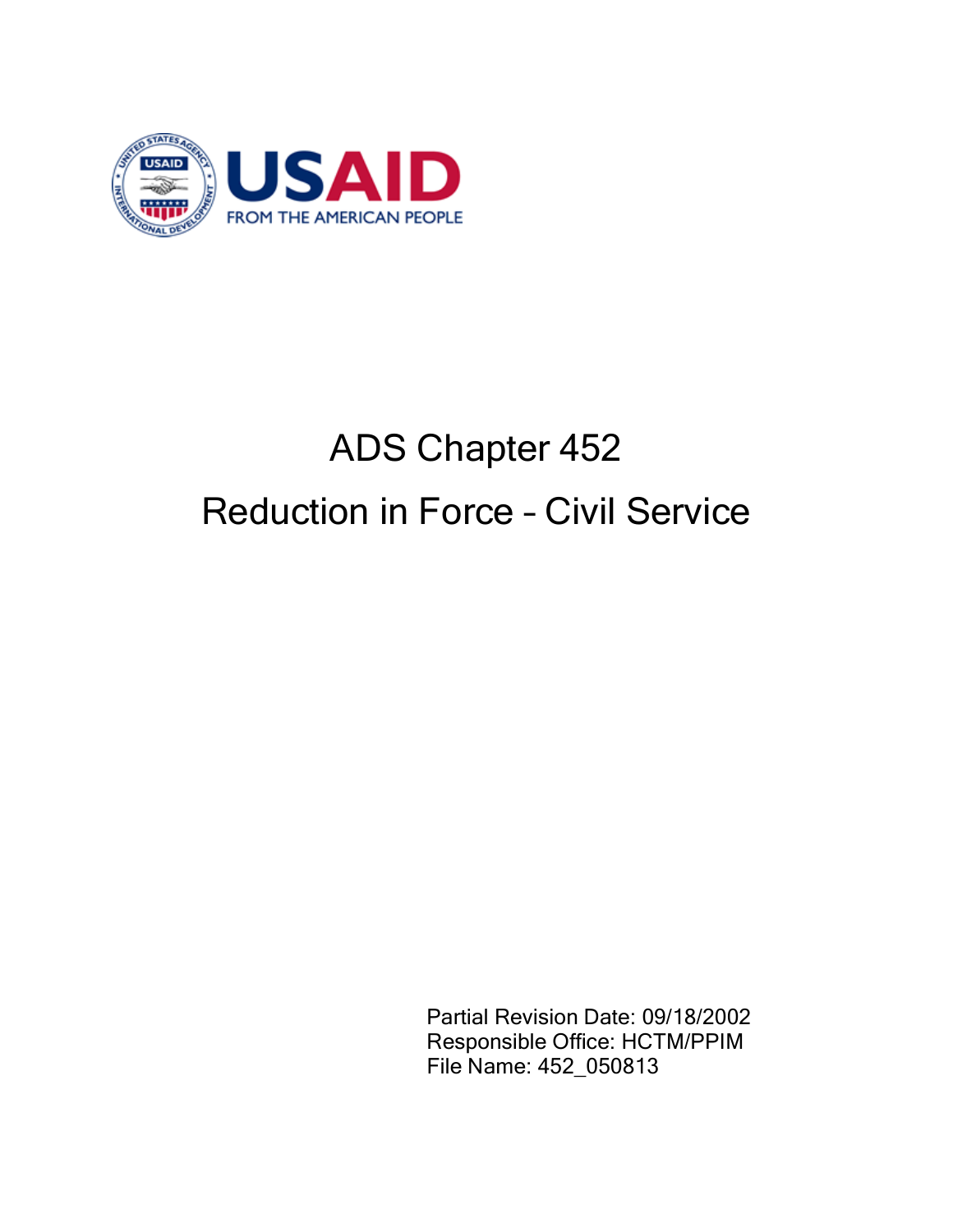## **Functional Series 400 – Personnel ADS 452 – Reduction in Force – Civil Service POC for ADS 452: Alexandra Riboul, (202) 712-1234 - Option 2, [hr-helpdesk@usaid.gov](mailto:hr-helpdesk@usaid.gov)**

# **Table of Contents**

| <u>452.1</u>                                                             |                                                                 |                       |
|--------------------------------------------------------------------------|-----------------------------------------------------------------|-----------------------|
| 452.2                                                                    |                                                                 |                       |
| <u>452.3</u>                                                             | <b>POLICY DIRECTIVES AND REQUIRED PROCEDURES5</b>               |                       |
| 452.3.1                                                                  |                                                                 |                       |
| 452.3.2<br>452.3.2.1<br>452.3.2.2<br>452.3.2.3                           | Reclassification Due to New Standards or Correction of Error  6 |                       |
| 452.3.3<br>452.3.3.1<br>452.3.3.2<br>452.3.3.3<br>452.3.3.4              |                                                                 |                       |
| 452.3.4                                                                  |                                                                 |                       |
| 452.3.5                                                                  |                                                                 |                       |
| 452.3.6<br>452.3.6.1<br>452.3.6.2<br>452.3.6.3<br>452.3.6.4<br>452.3.6.5 |                                                                 |                       |
| 452.3.7<br>452.3.7.1<br>452.3.7.2                                        |                                                                 | <u>17</u>             |
| 452.3.8<br>452.3.8.1<br>452.3.8.2<br>452.3.8.3<br>452.3.8.4              | <b>RIF Notice</b>                                               | <u>18</u><br>18<br>18 |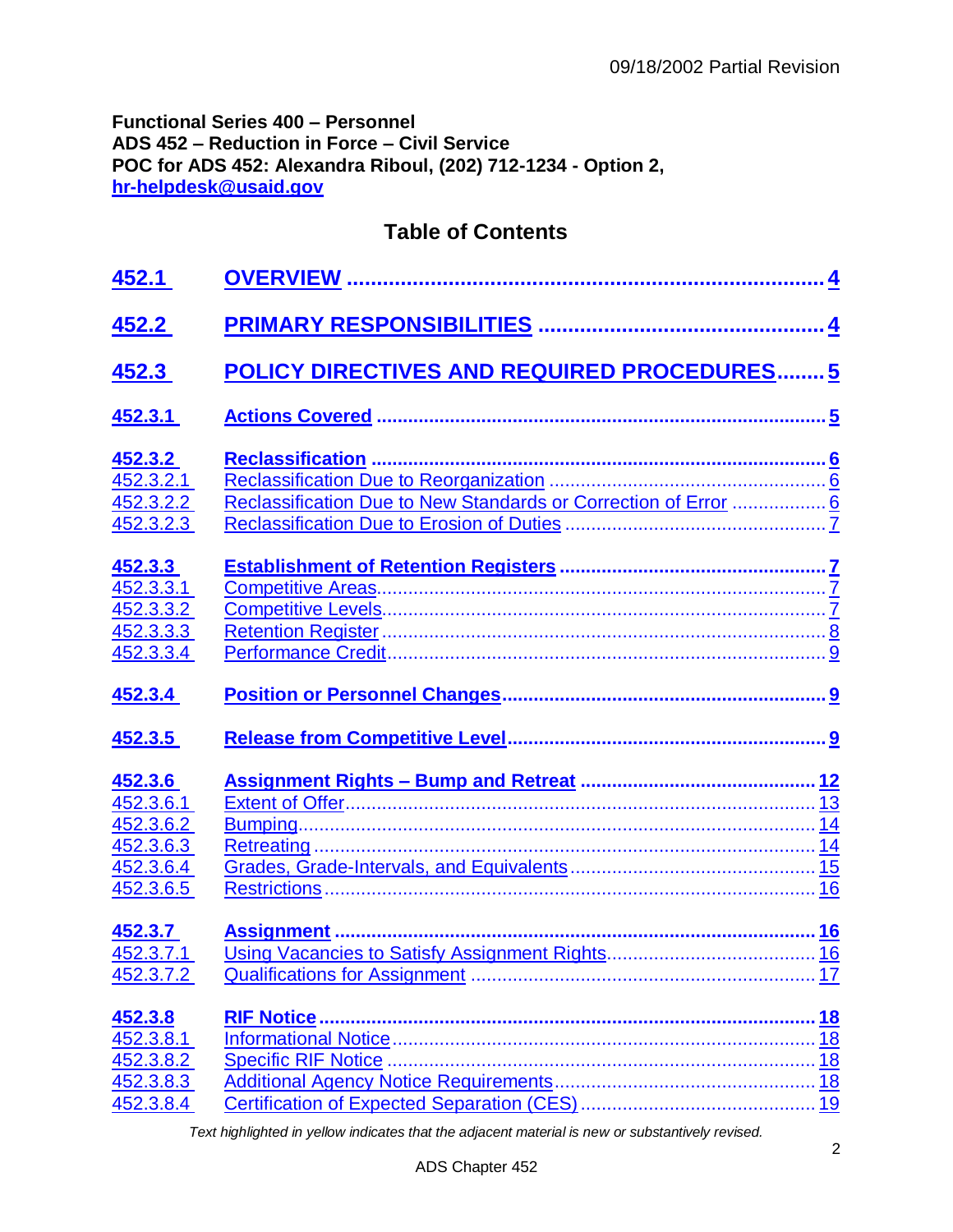| 452.3.8.5                            | <u>19</u> |
|--------------------------------------|-----------|
| 452.3.9                              | 20        |
| 452.3.10                             | 20        |
| 452.3.11                             | 20        |
| 452.3.12                             | 21        |
| 452.3.13                             | 21        |
| 452.3.14<br>452.3.14.1<br>452.3.14.2 | 23<br>23  |
| 452.3.15<br>452.3.15.1               | 24        |
| 452.4                                | 26        |
| 452.4.1                              | 26        |
| 452.4.2                              |           |
| 452.5                                | 27        |
| 452.6                                | .27       |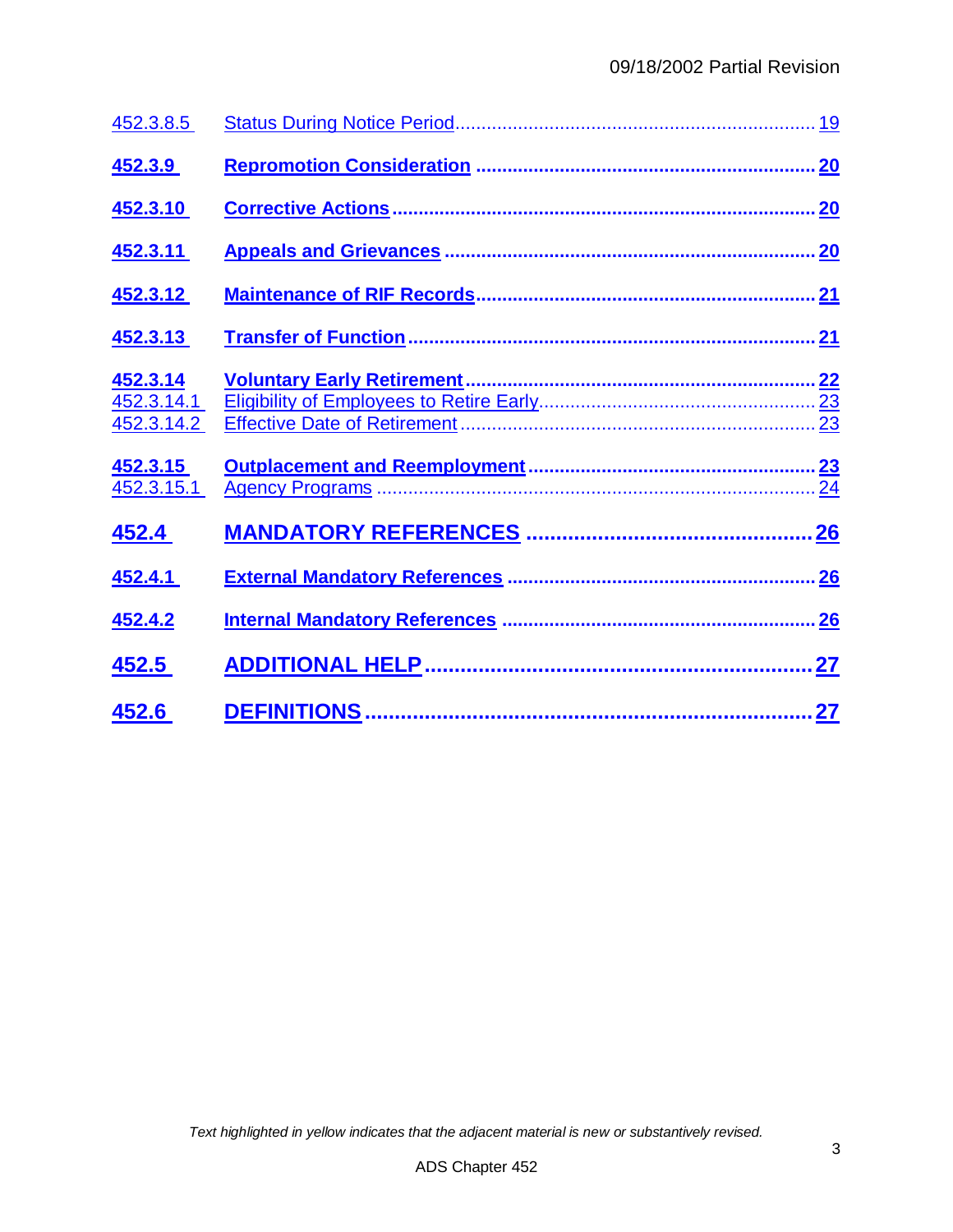## **ADS 452 – Reduction in Force – Civil Service**

#### <span id="page-3-0"></span>**452.1 OVERVIEW**

Effective Date: 09/18/2002

This section provides Agency policy for Reduction in Force (RIF) actions affecting Agency direct-hire Civil Service (CS) employees. This section does not apply to Senior Executive Service (SES) employees, Foreign Service (FS) employees, or employees whose appointments are required by Congress to be confirmed by, or made with the advice and consent of, the U.S. Senate.

# <span id="page-3-1"></span>**452.2 PRIMARY RESPONSIBILITIES**

Effective Date: 09/18/2002

## **a. Administrator (A/AID)**

**(1)** Approves reductions in force (RIFs).

**(2)** Approves the establishment and abolishment of Bureaus and independent Offices and the transfer of functions between USAID/W Bureaus and independent Offices.

## **b. Assistant Administrator for Management (AA/M)**

**(1)** Based on the recommendations of the Office of Human Capital and Talent Management (HCTM), determines that a RIF is necessary. Submits specific recommendations to the Administrator for approval.

**(2)** Decides exceptions to discretionary Reduction In Force procedures, such as exceptions to regular order of release (**452.3.5**).

## **c. Deputy Assistant Administrator, Bureau for Management, Office of Human Capital and Talent Management (DAA/HCTM)**

**(1)** Implements a RIF when it has been authorized by the Administrator and makes recommendations to the AA/M on positions to be abolished.

## **d. Assistant Administrators and Office Heads**

**(1)** Advise DAA/HCTM of proposed or pending changes within their respective organization, programs, or funding that may alter the composition, disposition, or level of the workforce.

**(2)** Request RIF action for respective organization and recommend positions to be abolished.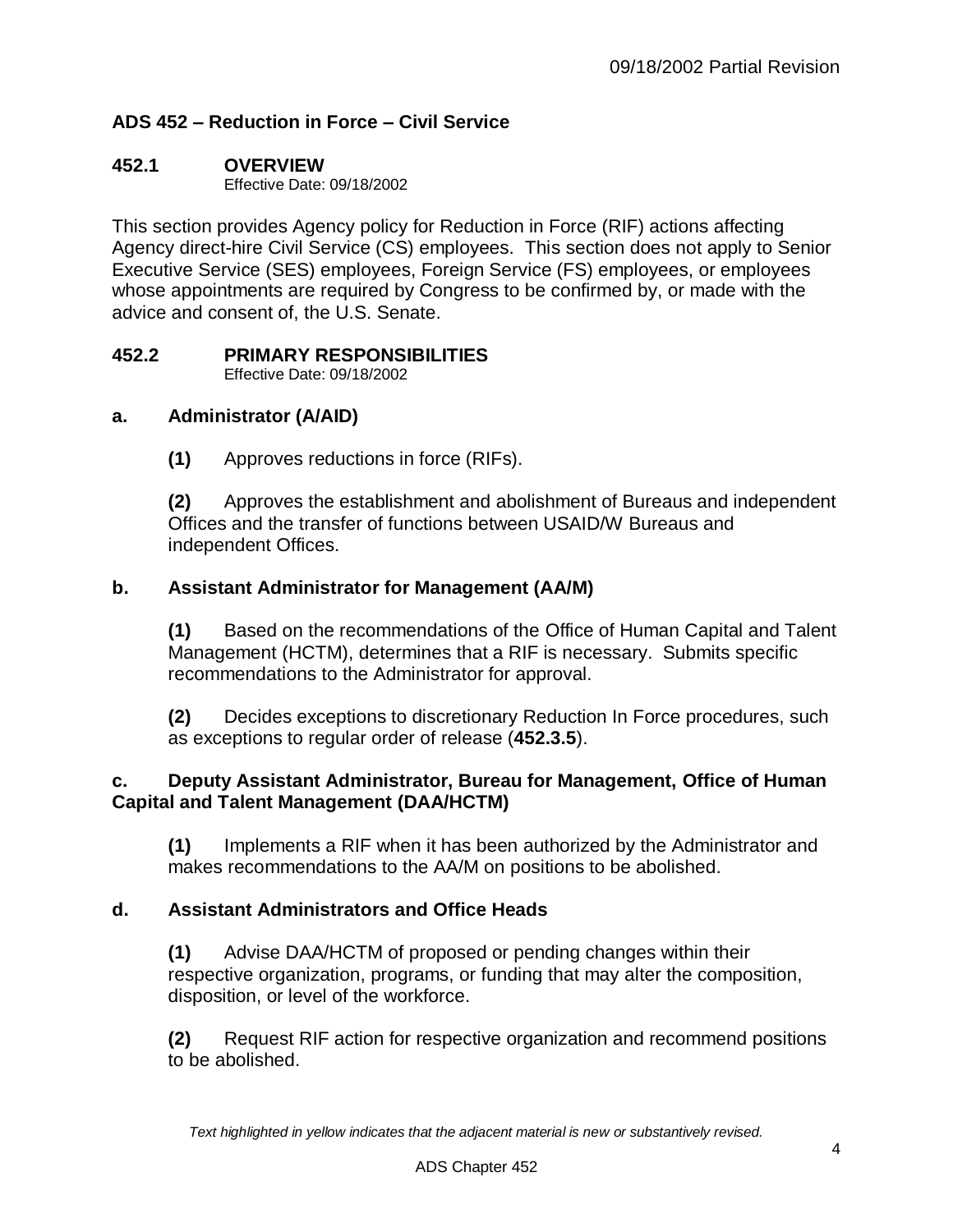## **e. Bureau for Management, Office of Budget, Support Budget Division (M/B/SB)**

**(1)** Advises DAA/HCTM of proposed or pending changes in any organization, program, or funding that may alter the composition, disposition, or level of the workforce.

## **f. Office of Equal Opportunity Programs (EOP)**

**(1)** Provides guidance to Assistant Administrators, Office heads, and DAA/HCTM concerning the potential impact of RIF on the Agency's equal employment and affirmative action goals and objectives.

#### <span id="page-4-0"></span>**452.3 POLICY DIRECTIVES AND REQUIRED PROCEDURES** Effective Date: 09/18/2002

The statements contained within the .3 section of this ADS chapter are the official Agency policies and corresponding essential procedures.

## <span id="page-4-1"></span>**452.3.1 Actions Covered**

Effective Date: 09/18/2002

Management has the right to determine whether a Reduction in Force (RIF) is necessary, which positions shall be abolished, and when the RIF shall take place. Before conducting a RIF, the Agency shall explore with the employee's exclusive representative all available alternative measures to avoid a RIF or to minimize its affects.

RIF actions shall be taken by the Agency in compliance with laws, regulations, and negotiated bargaining agreements. RIF procedures shall not be used to avoid any prescribed procedures for other situations, e.g., adverse actions.

A personnel action must be taken under reduction in force (RIF) procedures when both the action to be taken and the cause of the action meet the criteria below.

- **a.** Action to be taken is release of an employee from a competitive level by:
	- **(1)** Separation;
	- **(2)** Furlough for more than 30 days;
	- **(3)** Demotion; or
	- **(4)** Reassignment requiring displacement.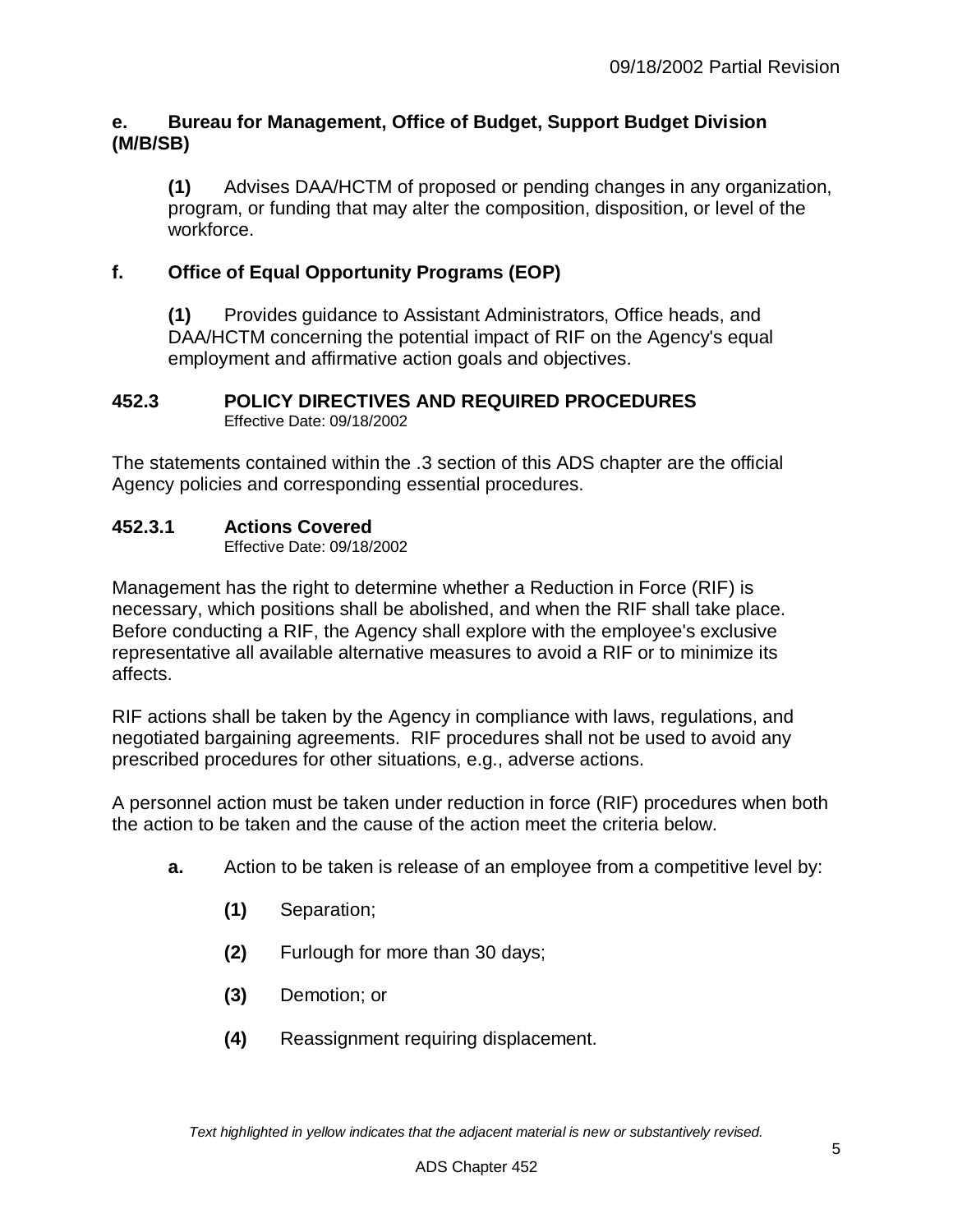- **b.** Cause of the action is:
	- **(1)** Lack of work;
	- **(2)** Shortage of funds;
	- **(3)** Insufficient personnel ceiling;
	- **(4)** Reorganization;
	- **(5)** An individual's exercise of reemployment rights or restoration rights; or

**(6)** Reclassification of an employee's position due to erosion of duties when such action will take effect after the Agency has formally announced a RIF in the employee's competitive area and when the RIF will take effect within 180 days.

## <span id="page-5-0"></span>**452.3.2 Reclassification**

Effective Date: 09/18/2002

When the grade of a position is reduced, the Agency must decide the reason for the change. The reason determines whether RIF procedures must be followed.

## <span id="page-5-1"></span>**452.3.2.1 Reclassification Due to Reorganization**

Effective Date: 09/18/2002

If a reorganization causes the Agency to release an employee from a competitive level by furlough for more than 30 days, separation, demotion, or reassignment requiring displacement, the Agency must follow RIF procedures (e.g., the Agency must apply RIF procedures if an employee is faced with separation or downgrading as a result of any action covered in 452.3.1). The Agency retains the right to reassign an employee to a position at the same grade and avoid the use of RIF procedures. (See **452.3.7.1**)

If positions are eliminated or reduced in grade because of a reorganization, the Agency has the option to avoid RIF procedures by reassigning all affected incumbents to vacant positions at their same grades in the same or different competitive areas.

#### <span id="page-5-2"></span>**452.3.2.2 Reclassification Due to New Standards or Correction of Error** Effective Date: 09/18/2002

<span id="page-5-3"></span>If the grade of a position must be reduced because of the application of new Office of Personnel Management (OPM) classification standards or the correction of a classification error, RIF procedures are not applied.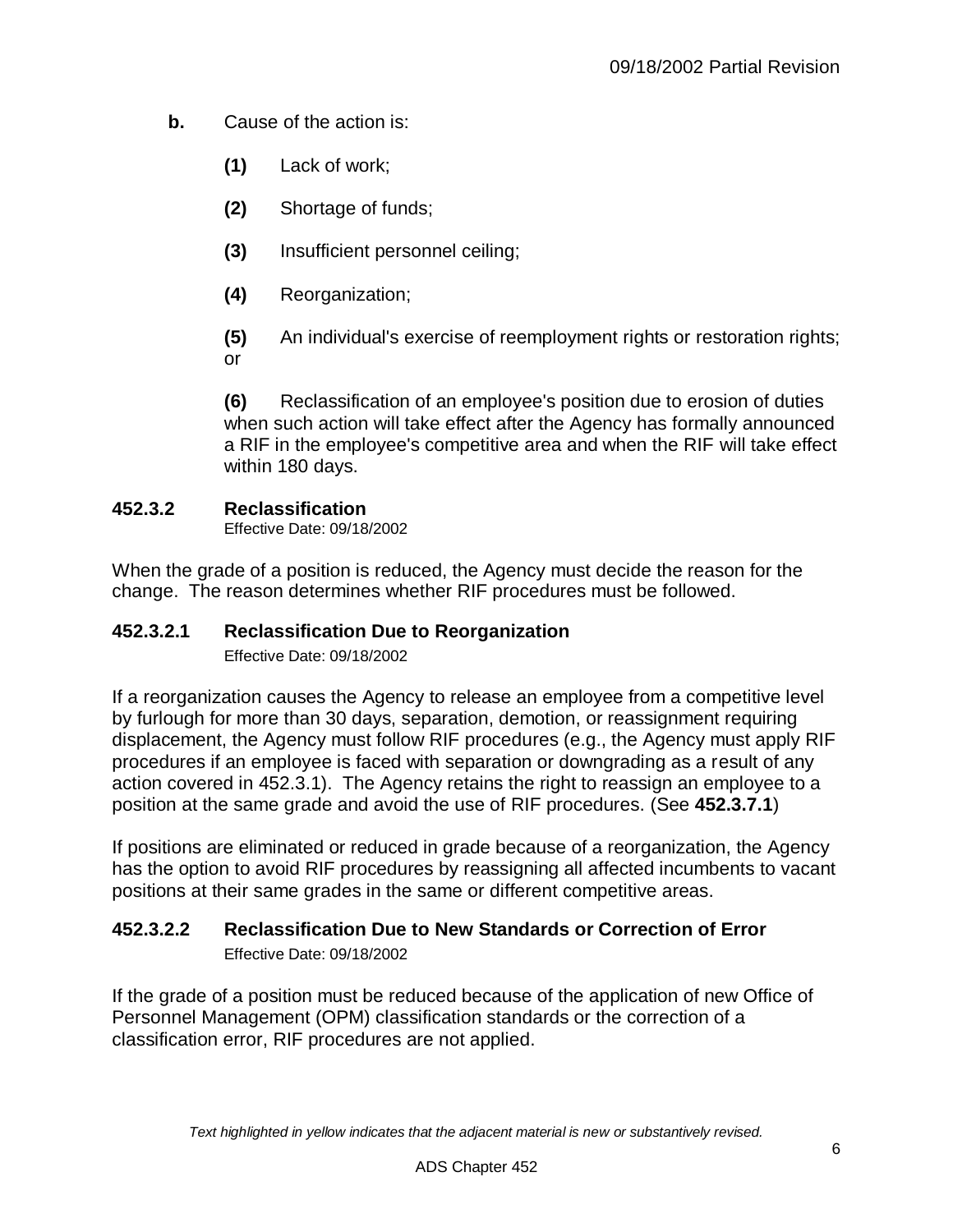## **452.3.2.3 Reclassification Due to Erosion of Duties**

Effective Date: 09/18/2002

RIF procedures must be followed in job erosion reclassification actions when the downgrading action will be effective after the Agency formally announces a RIF in the employee's competitive area, and the RIF will occur within 180 days after the effective date of the downgrading action.

## <span id="page-6-0"></span>**452.3.3 Establishment of Retention Registers**

Effective Date: 09/18/2002

When a RIF has been approved, the Agency shall establish competitive levels and compile a retention register including the name of each competing employee.

Before a RIF begins, the Agency defines the competitive area, groups similar positions into competitive levels, and establishes a retention register, listing employees in the order of their retention standing.

## <span id="page-6-1"></span>**452.3.3.1 Competitive Areas**

Effective Date: 09/18/2002

Competitive areas are the boundaries within which employees compete for retention under RIF procedures. Separate competitive areas are established for each Bureau or equivalent organization listed in the USAID Competitive Areas. Employees in a competitive area compete only with each other; they do not compete with employees in another competitive area. (See **[USAID Competitive Areas](http://www.usaid.gov/ads/policy/400/452maa)**)

The Agency is required to establish a separate competitive area for the Inspector General activity established under the authority of the Inspector General Act of 1978 (PL 95-452, as amended).

Competitive areas must be in effect at least 90 days prior to the effective date of a RIF. Prior OPM approval is required when changes in existing competitive areas are made or new competitive areas are established less than 90 days prior to the effective date of a RIF.

## <span id="page-6-2"></span>**452.3.3.2 Competitive Levels**

Effective Date: 09/18/2002

A competitive level consists of positions in the competitive area that are:

- **a.** In the same grade;
- **b.** In the same classification series; and
- **c.** Similar enough in duties, qualifications requirements, pay schedules, and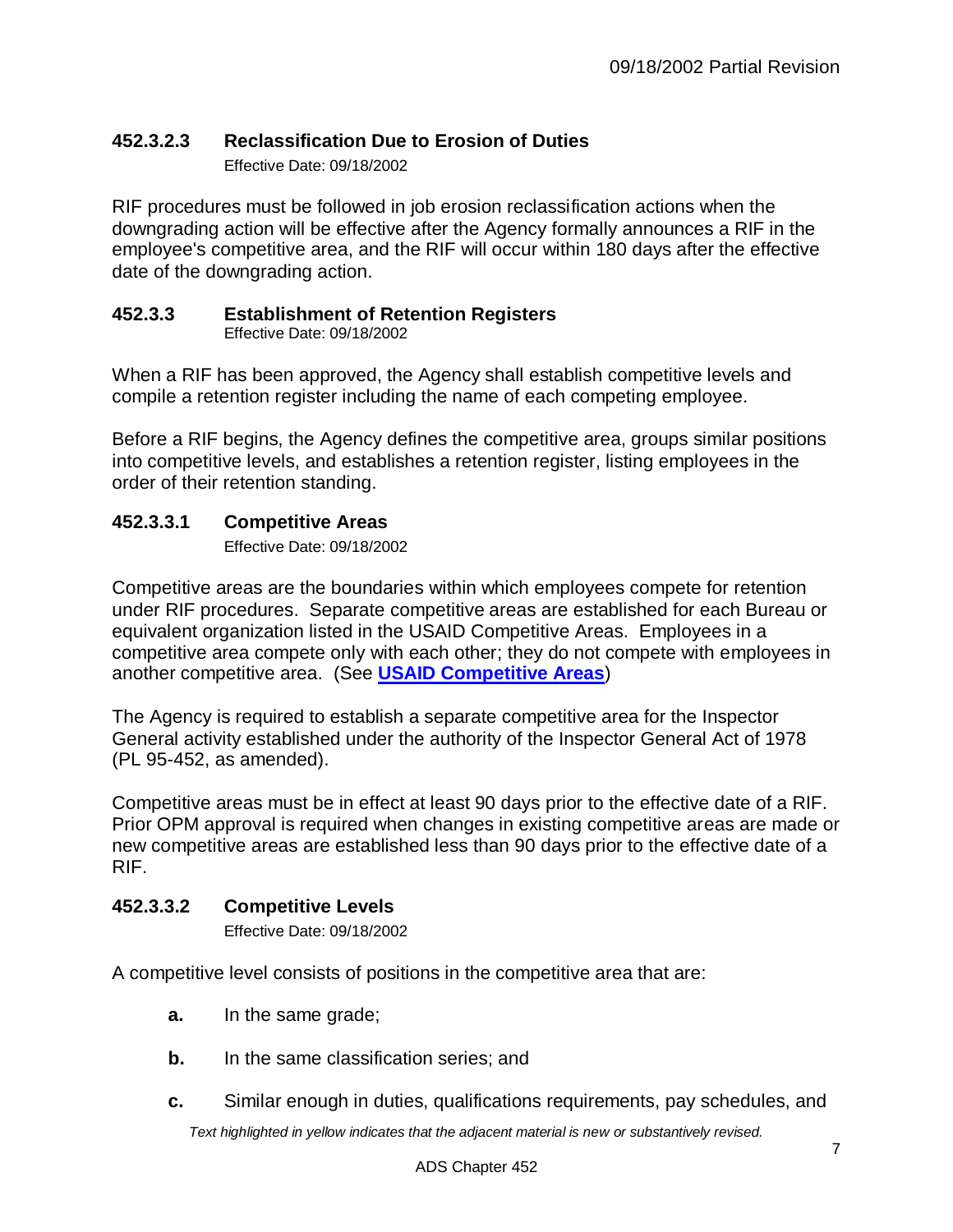working conditions so that the incumbent of one position can successfully perform the duties and responsibilities of any other position in the level, without any loss of productivity beyond that normally expected in the orientation of any new but fully qualified employee.

The Office of Human Capital and Talent Management**,** Personnel Operations Division (HCTM/POD) establishes separate competitive levels by service (competitive service or excepted service), appointing authority, pay schedule, work schedule, and trainee status (positions in a formally designated trainee or developmental program), and compiles a retention register.

## <span id="page-7-0"></span>**452.3.3.3 Retention Register**

Effective Date: 09/18/2002

When a proposed personnel action, as defined in 452.3.1, shall result in the release of a competing employee from a competitive level, HCTM/POD shall establish a retention register for that competitive level. (See **452.3.1**) (See **[Order on Retention Register](http://www.usaid.gov/ads/policy/400/45253cm)**)

**a.** Except for an employee on military duty with a restoration right, the register includes the name of each competing employee:

**(1)** Officially assigned to a position of record in the competitive level, including employees on paid or unpaid leave, on Intergovernmental Personnel Act assignment, or on detail to another position;

**(2)** Temporarily promoted from the competitive level by temporary or term promotion; or

**(3)** Who has received a final written decision of demotion due to unacceptable performance.

**b.** The retention register and actions based on it must be adjusted if, between the date the specific RIF notice is issued and the effective date of the proposed action, any of the following occur:

- **(1)** Probationary period is completed;
- **(2)** Competitive status changes;
- **(3)** Tenure group changes;
- **(4)** Service date is corrected;
- **(5)** Veteran preference is allowed or withdrawn; or
- **(6)** Additions are made to the competitive level.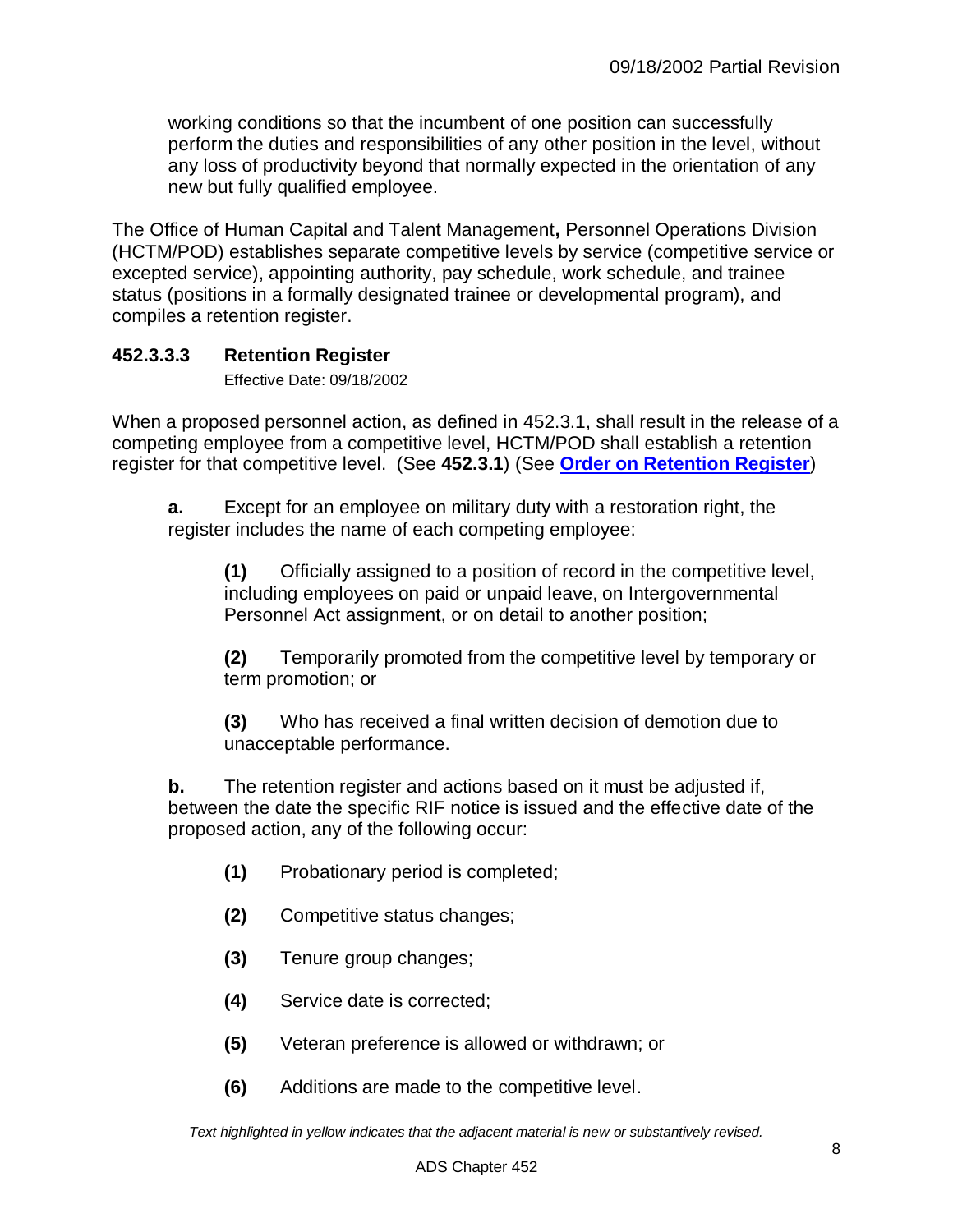## <span id="page-8-0"></span>**452.3.3.4 Performance Credit**

Effective Date: 09/18/2002

An employee is given additional service credit for RIF competition based upon the average of the employee's three most recent annual performance ratings of record received during the four-year period prior to the issuance of a specific RIF notice. (See **[Credit for Performance](http://www.usaid.gov/ads/policy/400/45253dm)**)

#### <span id="page-8-1"></span>**452.3.4 Position or Personnel Changes**

Effective Date: 09/18/2002

The Agency shall delay action on requests for position or personnel changes that will result in removing an employee from RIF competition before the RIF has been accomplished unless the actions make the RIF unnecessary or reduce the number of employees to be separated.

#### <span id="page-8-2"></span>**452.3.5 Release from Competitive Level**

Effective Date: 09/18/2002

When RIF requires release of one or more competing employees from a competitive level, the Agency shall do so in accordance with procedures set forth in 452.3.5.

The following procedures shall be used when a RIF requires release of one or more competing employees from a competitive level.

#### **a. Order of Release from a Competitive Level**

**(1)** When an employee's position is abolished, the employee is not automatically released from the employee's competitive level. The Agency may not release a competing employee from a competitive level while retaining in that level an employee with:

- A specifically limited temporary appointment;
- A specifically limited temporary or term promotion; or
- A final written decision of removal or demotion because of unacceptable performance.

**(2)** The Agency has the option to reassign an employee holding an abolished position to a vacant continuing position in the same competitive level. Further, the Agency has the option to reassign any employee in the competitive level to a vacant position at the same grade in the same or a different competitive level. These actions may make the release of a competing employee by RIF action unnecessary.

**(3)** After all noncompeting employees are eliminated, selection for release from a competitive level is made in the inverse order of retention standing, beginning with the employee having the lowest standing on the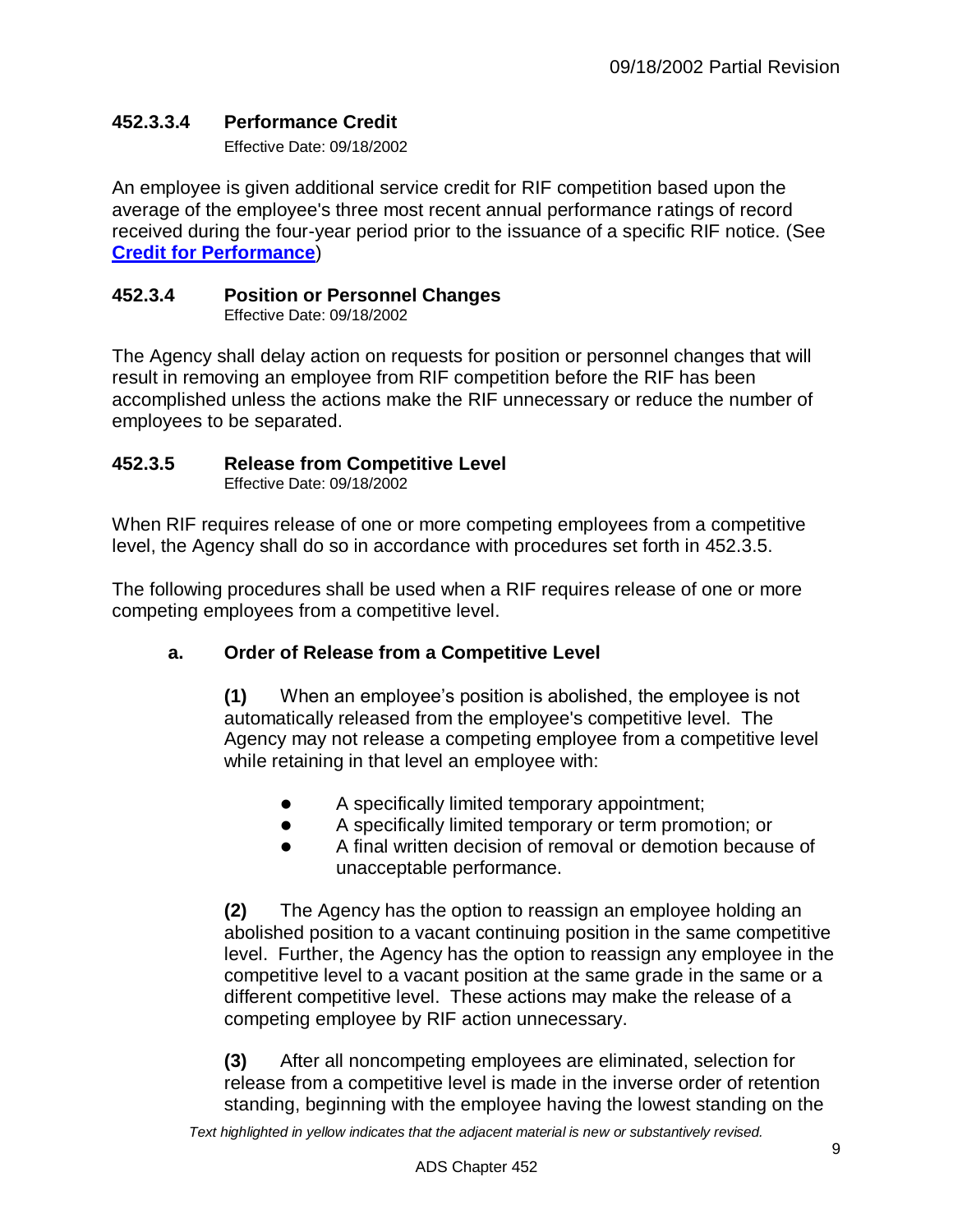retention register. All employees in tenure Group III are released before any employee in Group II is released, and all employees in Group II are released before any in Group I is released. Within each tenure group, all employees in subgroup B are released before any employee in subgroup A is released, and all employees in subgroup A are released before any in subgroup AD. Within each subgroup, employees are released in the order of their service computation dates, beginning with the most recent service computation date (including performance credit).

**(4) Breaking Ties.** When two or more employees in the same retention subgroup have identical service computation dates and are tied for release from the competitive level, the tie is broken by ranking them in order of their length of service with the Agency.

## **b. Exceptions to Regular Order of Release**

The Agency has the option to release a competing employee from a competitive level while retaining in that level another competing employee with lower retention standing only if the action is authorized as a mandatory, permissive, or liquidation exception. Such exceptions must be approved by the Assistant Administrator for Management (AA/M).

**(1) Mandatory Exceptions.** Employees in groups I or II entitled to retention for six months or one year after restoration from military duty shall be retained over all other employees in their subgroups until the applicable retention period expires. The exception shall be noted on the retention register.

**(2) Permissive Continuing Exceptions.** The Agency has the option to retain an employee whose duties cannot be assumed by another employee with higher retention standing within 90 days and without undue interruption to the work program. Each higher standing employee reached for release from the competitive level shall be provided written notification of the reason for the exception. The exception shall be noted on the retention register.

While the Agency shall not delay or deny assignments to a sensitive position solely because the employee does not have the appropriate security clearance, consideration shall be given to whether the time period required to complete the clearance shall result in undue interruption to the activity and apply that standard to the potential RIF assignment.

**(3) Permissive Temporary Exceptions.** The Agency retains the right to make a temporary exception to the order of release in 452.3.5, para. 1 and to the actions covered in 452.3.1, when needed to retain an employee after the effective date of a reduction in force. (See **452.3.5, para. 1** and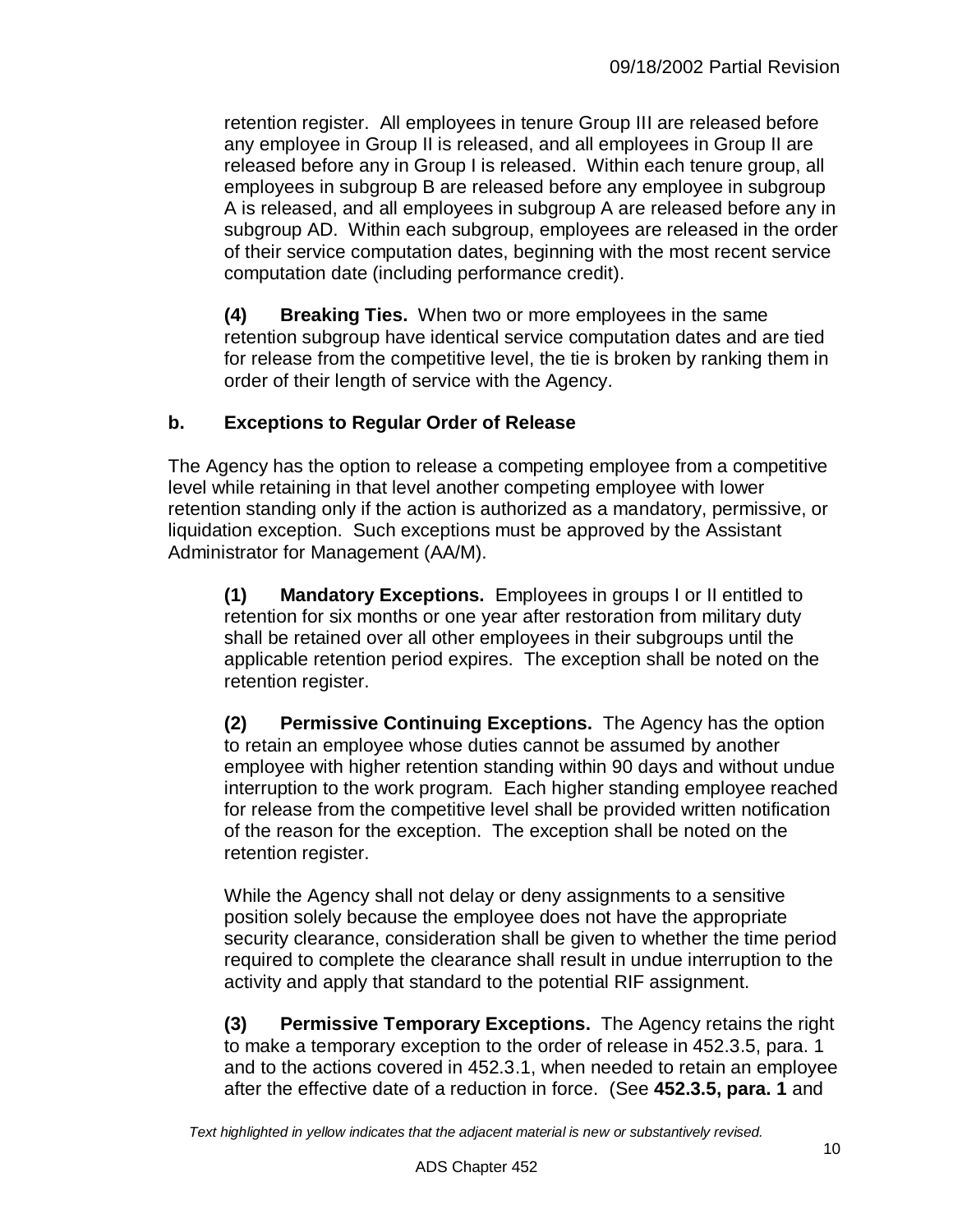**452.3.1**) The Agency may not amend or cancel the reduction in force notice of an employee retained under a temporary exception. This does not preclude the employee from receiving and accepting a job offer in the same competitive area in accordance with a Reemployment Priority List established under 452.3.15.1 para 2. Permissive temporary exceptions may be made for the following reasons:

- **Exception not to exceed 90 days.** The Agency retains the right to make a temporary exception for not more than 90 days when needed to continue an activity without undue interruption. The Agency may make a temporary exception to satisfy a Government obligation to the retained employee without regard to the 90 day limit.
- **Other temporary exceptions**. The Agency retains the right to make a temporary exception to extend an employee's separation date beyond the effective date of the reduction in force when the temporary retention of a lower standing employee does not adversely affect the right of any higher standing employee who is released ahead of the lower standing employee.
- **Sick leave.** The Agency may make a temporary exception to retain on sick leave a lower standing employee who is on approved sick leave on the effective date of the reduction in force for a period not to exceed the date the employee's sick leave is exhausted.
- **Annual leave.** The Agency may make a temporary exception to retain on accrued annual leave a lower standing employee who will attain first eligibility for an immediate retirement benefit under 5 U.S.C. 8336, 8412, or 8414, and/or establish eligibility under 5 U.S.C. 8905 to carry health benefits coverage into retirement during the period represented by the amount of the employee's accrued annual leave. This exception may not exceed the date the employee first becomes eligible for immediate retirement or for continuation of health benefits into retirement, except that an employee may be retained long enough to satisfy both retirement and health benefits requirements.

Accrued annual leave includes all accumulated and accrued annual leave, restored annual leave, and annual leave donated to the employee as of the effective date of the reduction in force, in addition to annual leave earned and available to the employee after the effective date of the reduction in force. When approving a temporary exception under this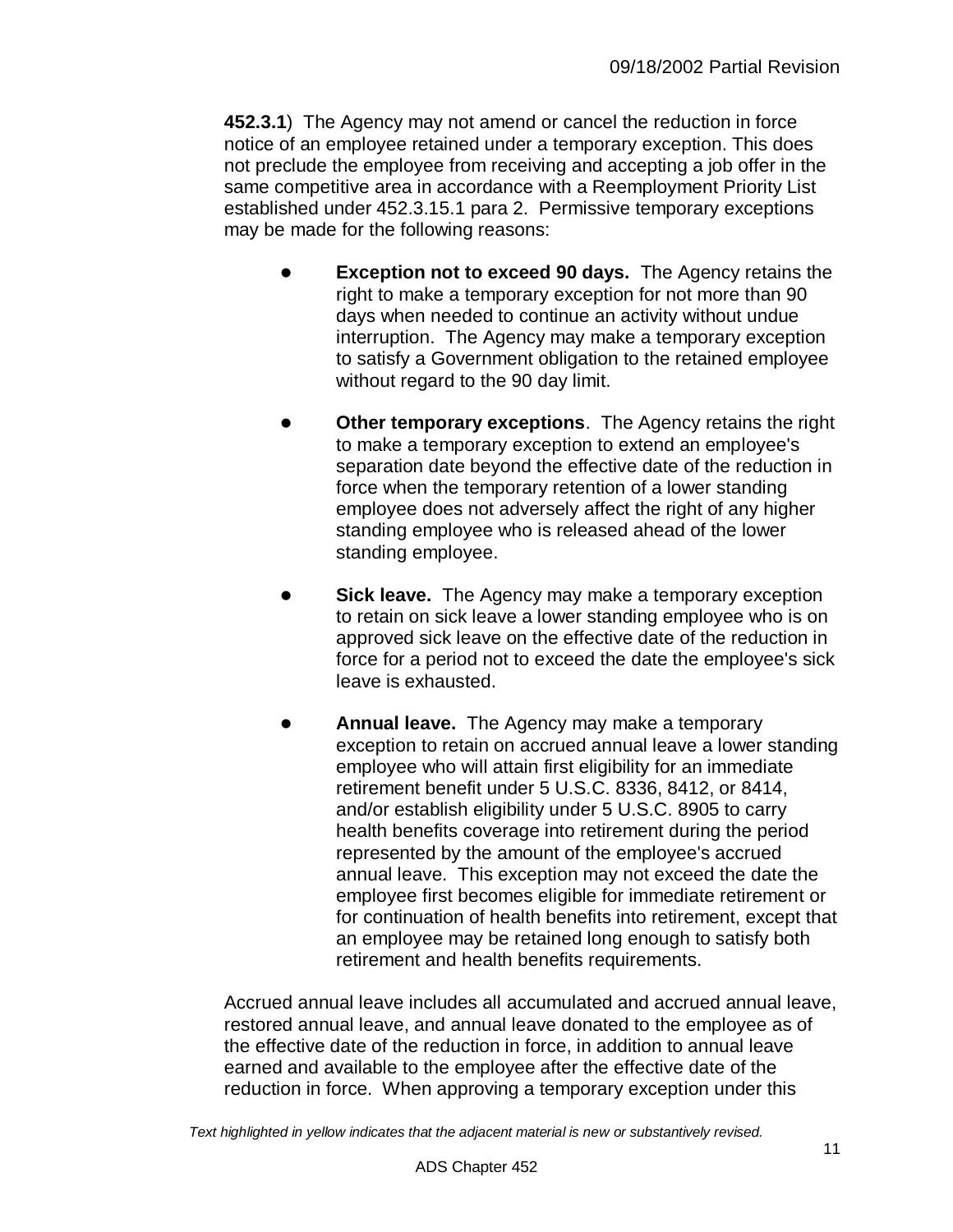provision, the Agency may not advance annual leave or consider any annual leave that might be credited to an employee's account after the effective date of the reduction in force other than annual leave earned while in an annual leave status.

The Agency may not approve an employee's use of any other type of leave after the employee has been retained under a temporary exception authorized by paragraph 2c of this section.

Notice to employees. When the Agency approves an exception for more than 30 days, it must:

- Notify in writing each higher standing employee in the same competitive level reached for release of the reasons for the exception and the date the lower standing employee's retention will end; and
- List opposite the employee's name on the retention register the reasons for the exception and the date the employee's retention will end.

**(4) Liquidation Exceptions.** When all positions in a competitive area will be abolished within 180 days, the Agency shall release employees in group and subgroup order. However, the Agency is not required to use the employee's retention standing within the subgroup except when an employee must be retained under a mandatory exception. When the Agency releases employees pursuant to these provisions, written notification shall be provided to the employees citing this authority and the date the liquidation shall be completed.

#### <span id="page-11-0"></span>**452.3.6 Assignment Rights – Bump and Retreat** Effective Date: 09/18/2002

After employees are released from their competitive levels, they are entitled to an offer of assignment if they have bump and retreat rights.

Employees who are reached for release from the competitive level are entitled to an offer of assignment if they have bump and retreat rights to an available position in the same competitive area and they would otherwise be separated by RIF. Displacement of an employee in a lower tenure group or a lower subgroup within the same tenure group is called bumping. Displacement of an employee in the same tenure group and subgroup is called retreating.

The RIF regulations extend assignment rights to competitive service employees in tenure Groups I and II who have a current performance rating of needs improvement or higher. Employees in Groups I and II with current performance ratings of unsuccessful, and all employees in Group III have no assignment rights. Employees in excepted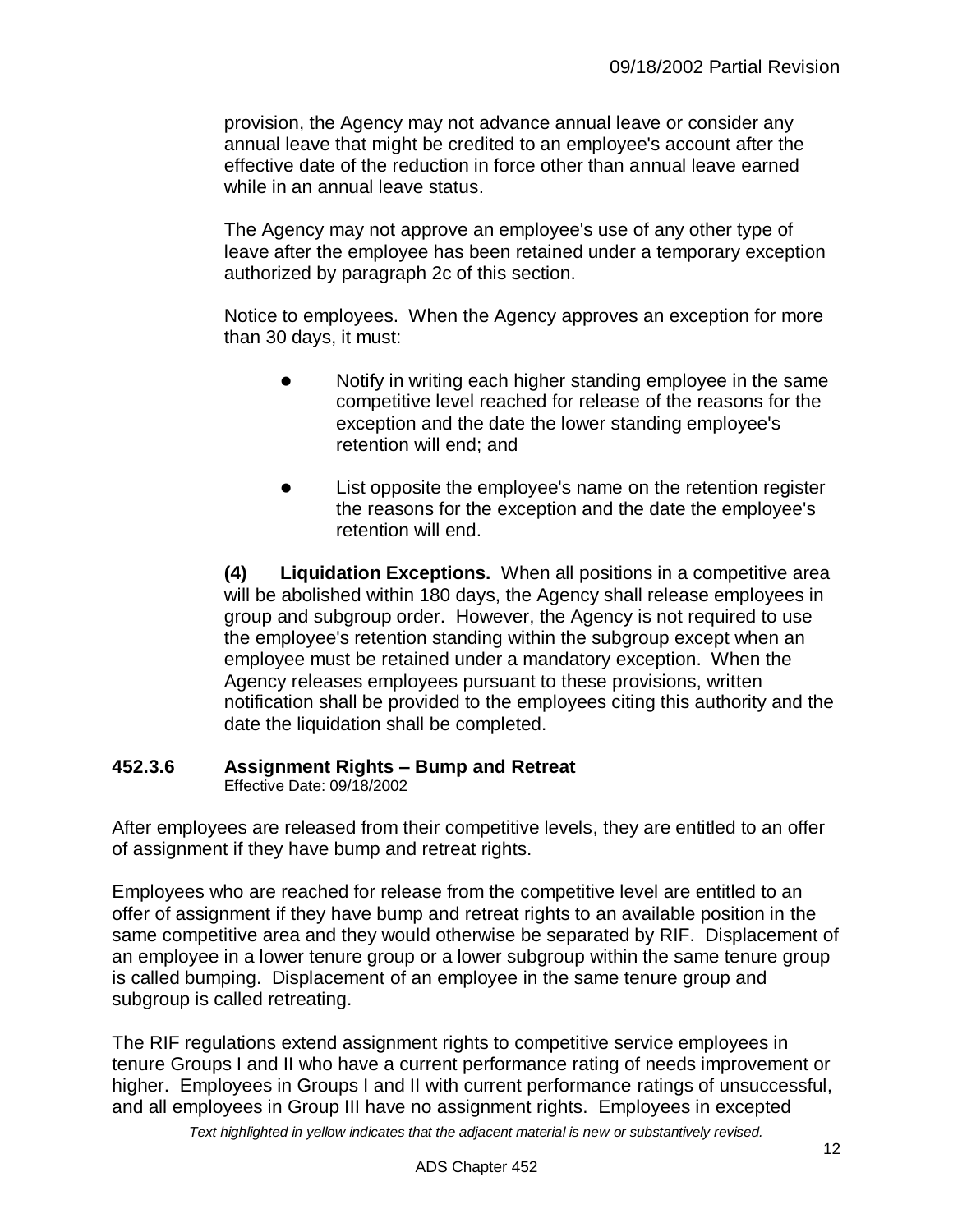service positions have no assignment rights to other positions unless the Agency, at its discretion, chooses to offer these rights to positions under the same appointing authority.

#### <span id="page-12-0"></span>**452.3.6.1 Extent of Offer**

Effective Date: 09/18/2002

An available position satisfying an assignment must:

- **a.** Be in the competitive service;
- **b.** Be in the same competitive area;
- **c.** Last at least three months;

**d.** Be a position for which the released employee qualifies, unless the Agency, at its discretion, elects to waive qualifications in offering the employee assignment to a vacant position (See **452.3.7**);

**e.** Have a representative rate no higher than the employee's present position;

**f.** Have the same type of work schedule (i.e., full-time, part-time, intermittent, seasonal, or on-call) as the position from which the employee is released; and

**g.** Be within three grades (or grade-intervals) of the employee's present position.

When more than one available position shall satisfy an employee's assignment right, the employee is entitled to the position with the highest representative rate. When more than one of these positions have the same representative rate, the Agency has the option to offer the employee any one of them. An employee has no right to choose among positions with the same representative rate.

The promotion potential of a position is not a consideration in the identification of an available position for satisfying an assignment right. Employees may be assigned under RIF procedures to positions with higher promotion potential and may be subsequently non-competitively promoted to the full performance level of that position.

An employee is entitled to only one offer of assignment and is not entitled to any further offers if the employee accepts an offer, rejects an offer, or fails to reply to an offer within five work days of receipt. Regardless of the employee's entitlement to only one offer of assignment, the Agency must make a better offer if a position with a higher representative rate (but not higher than the representative rate of the employee's current position) becomes available on or before the effective date of the RIF.

*Text highlighted in yellow indicates that the adjacent material is new or substantively revised.* An employee who has no assignment right or does not accept an offer of assignment to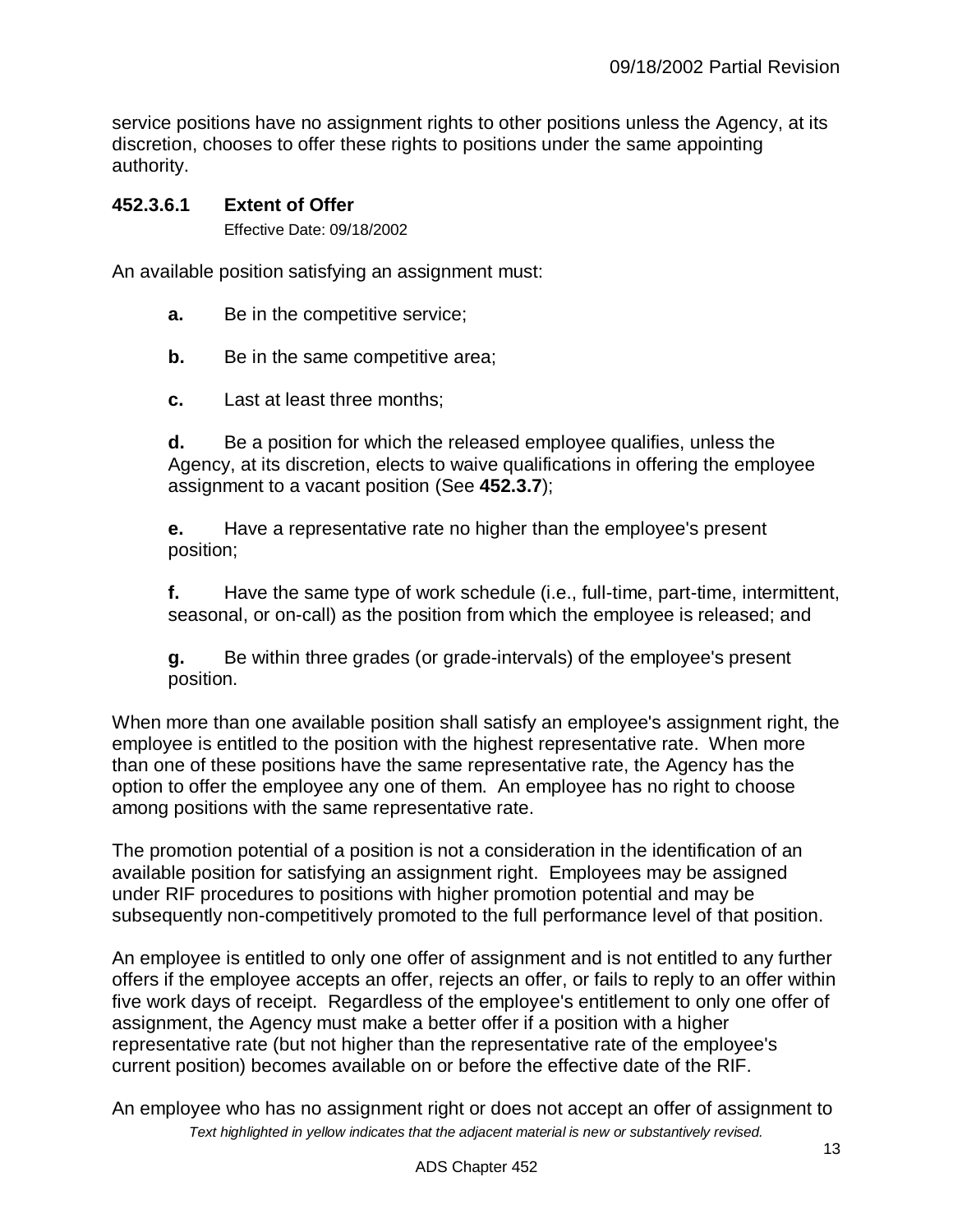another position that would have satisfied the employee's assignment right shall be separated under RIF procedures.

The rejection of a reasonable offer does not constitute a basis for the separation of an employee from the rolls by RIF action at a date earlier than that specified in the RIF notice.

## <span id="page-13-0"></span>**452.3.6.2 Bumping**

Effective Date: 09/18/2002

Upon release from a competitive level, an eligible employee is entitled to bump to an available position in a different competitive level that requires no reduction, or the least possible reduction, in representative rate when the following conditions are met:

**a.** The occupied position is held by an employee in a lower tenure group or in a lower subgroup within the released employee's own tenure group; and

**b.** The occupied position is the same grade or no more than three grades or three grade-intervals (or equivalent) below the position of the released employee.

The requirement that the occupied position be held by an employee in a lower subgroup means:

**a. A subgroup I-AD employee** has bumping rights over I-A, I-B, and Groups II and III employees;

**b. A subgroup I-A employee** has bumping rights over I-B and Groups II and III employees;

**c. A subgroup I-B employee** has bumping rights over Group II and III employees;

**d. A subgroup II-AD employee** has bumping rights over II-A, II-B, and Group III employees;

**e. A subgroup II-A employee** has bumping rights over II-B and Group III employees; and

**f. A subgroup II-B employee** has bumping rights over Group III employees.

#### <span id="page-13-1"></span>**452.3.6.3 Retreating**

Effective Date: 09/18/2002

Upon release from a competitive level, an eligible employee is entitled to retreat to an available position in a different competitive level that requires no reduction, or the least possible reduction, in representative rate when the occupied position is: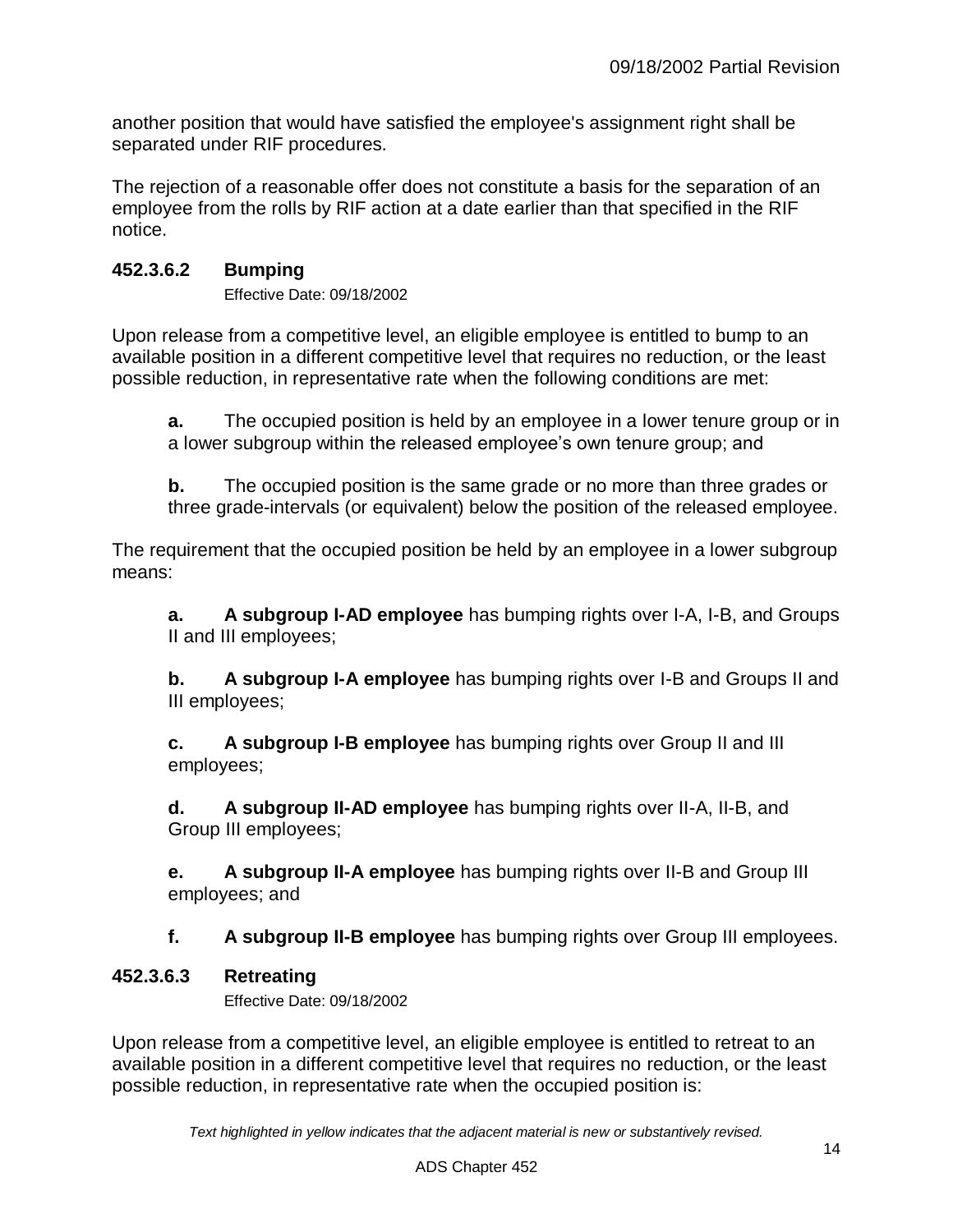**a.** Held by another employee with less service (including additional retention credit for performance) in the same tenure group and subgroup;

**b.** The same grade or no more than three grades or three grade-intervals (or equivalent) below the position from which the employee is released. The position may be up to five grades or grade-intervals (or equivalent) lower if the released employee is a disabled veteran in subgroup AD; and

**c.** The same position as, or is essentially identical to, a position previously held by the released employee on a permanent basis in any Federal agency.

**Limitation.** An employee with a current annual performance rating of record of needs improvement (Level 2) or equivalent may be assigned under paragraph 6c of this section only to a position held by another employee with a current annual performance rating of record no higher than needs improvement (Level 2) or equivalent.

Although an employee may not retreat to a job in a different competitive area, the employee may retreat to a position in the current competitive area that is essentially identical to one held in the same or different competitive area in the current agency or in a different agency.

In determining employees' retreat rights, a position is considered essentially identical to one previously held if:

**a.** The released employee held the previous position as a competing employee; i.e., the employee was not on detail, term or temporary promotion, or temporary appointment in the position; and

**b.** The two positions are otherwise interchangeable on the basis of the duties, responsibilities, and qualifications, even if the two positions differ in regard to grade, classification series, type of work schedule, or type of service.

## <span id="page-14-0"></span>**452.3.6.4 Grades, Grade-Intervals, and Equivalents**

Effective Date: 09/18/2002

Employees have bump and retreat rights to positions at the same grade, or down to three grades or grade-intervals (or equivalent) below the position from which they are released. Disabled veterans in subgroup AD have retreat rights to positions at the same grade, or down to five grades or grade-intervals (or equivalent) below the position from which the employee is released. The difference between successive grades in a one-grade occupation is a grade difference, and the difference between successive grades in a multi-grade occupation is a grade-interval difference.

The lowest grade to which an employee is entitled to bump or retreat is based on the grade progression of the released employee's official position of record, regardless of how the employee progressed to that position. Once the Agency determines the lowest grade to which an employee is entitled, it must determine whether any available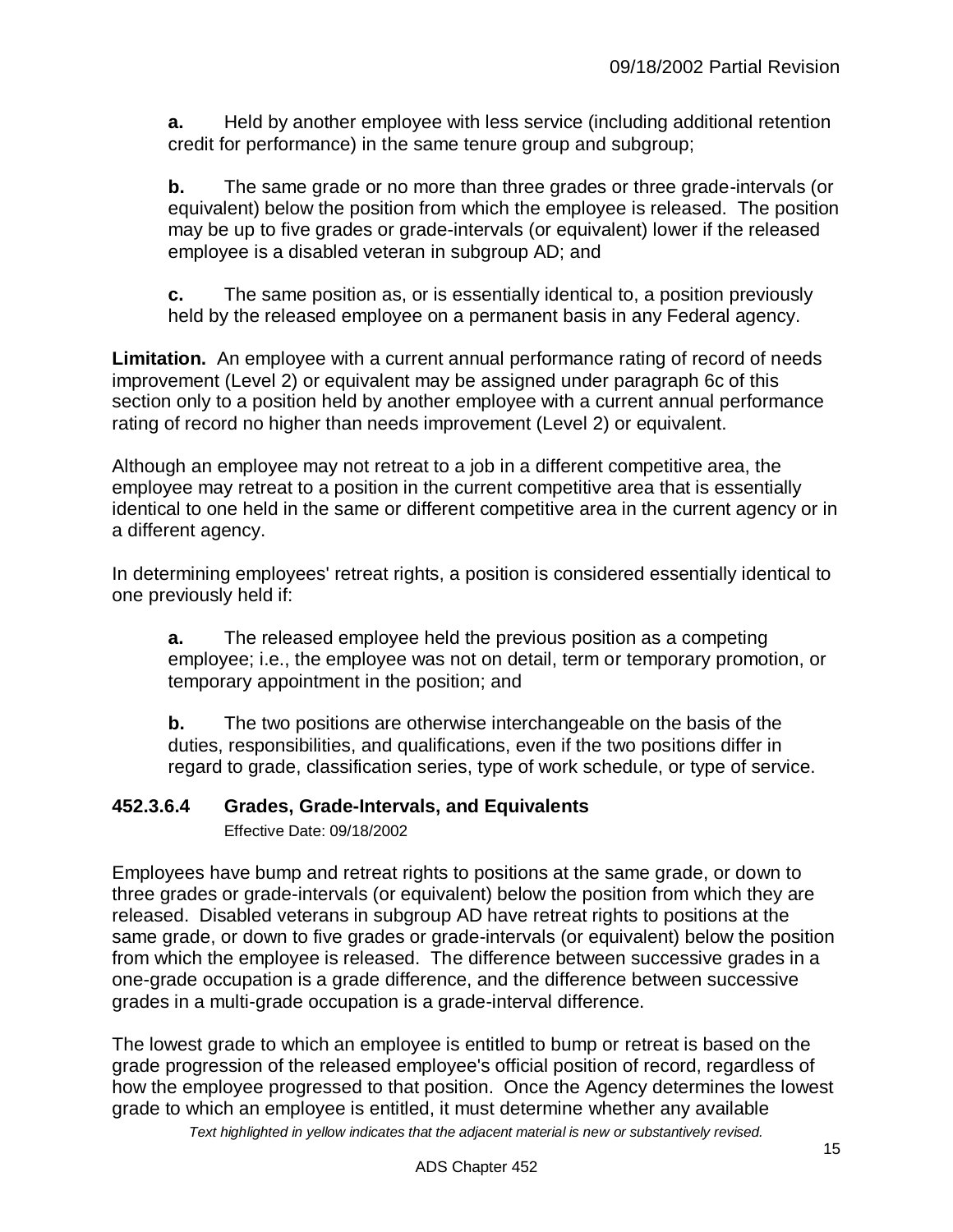positions exist within these grade limits.

## <span id="page-15-0"></span>**452.3.6.5 Restrictions**

Effective Date: 09/18/2002

An employee released from a competitive level during a leave of absence because of a compensable injury shall not be denied an assignment right solely because the employee is not physically qualified for the duties of the position when the physical disqualification resulted from the compensable injury.

If the Agency determines that a preference eligible employee with a compensable service-connected disability of 30 percent or more is not able to fulfill the physical requirements of a position which the employee otherwise would have been offered, the Agency must notify OPM of this determination and provide the complete medical information on which the determination was made. The Agency must also notify the employee of the determination, the reasons for the finding, and of the employee's right to respond to OPM within 15 days of the notification. The Agency shall not assign another individual to the position until OPM has made a final determination concerning the physical qualifications of the employee for the position.

## <span id="page-15-1"></span>**452.3.7 Assignment**

Effective Date: 09/18/2002

In order to be assigned to an available position or to a vacant position, an employee must meet the OPM standards and requirements for the position. For assignment to a vacancy, the Agency has the option to waive qualification requirements in accordance with 452.3.7.2

An employee must meet OPM standards and requirements for assignment to an available position or to a vacancy. In some cases, the Agency may waive qualification requirements for assignment to a vacant position, as indicated below.

# <span id="page-15-2"></span>**452.3.7.1 Using Vacancies to Satisfy Assignment Rights**

Effective Date: 09/18/2002

The Agency has the option to fill all, some, or none of the vacancies in a RIF. The Agency has the option to satisfy an employee's assignment right by assigning the employee to a vacant position in the same competitive area having a representative rate equal to a position to which the employee would be entitled on the basis of bump or retreat rights. The Agency also has the option to offer an employee assignment to a vacant position in lieu of RIF separation or other RIF action.

When the Agency decides to use a vacancy as an offer of RIF assignment, the Agency determines whether it can offer the position to the released employee by considering the impact of the offer on other competing employees' bump and retreat rights. This means that the vacant position must be in the same competitive area, be no more than three grades or three grade-intervals (or equivalent) below the position held by a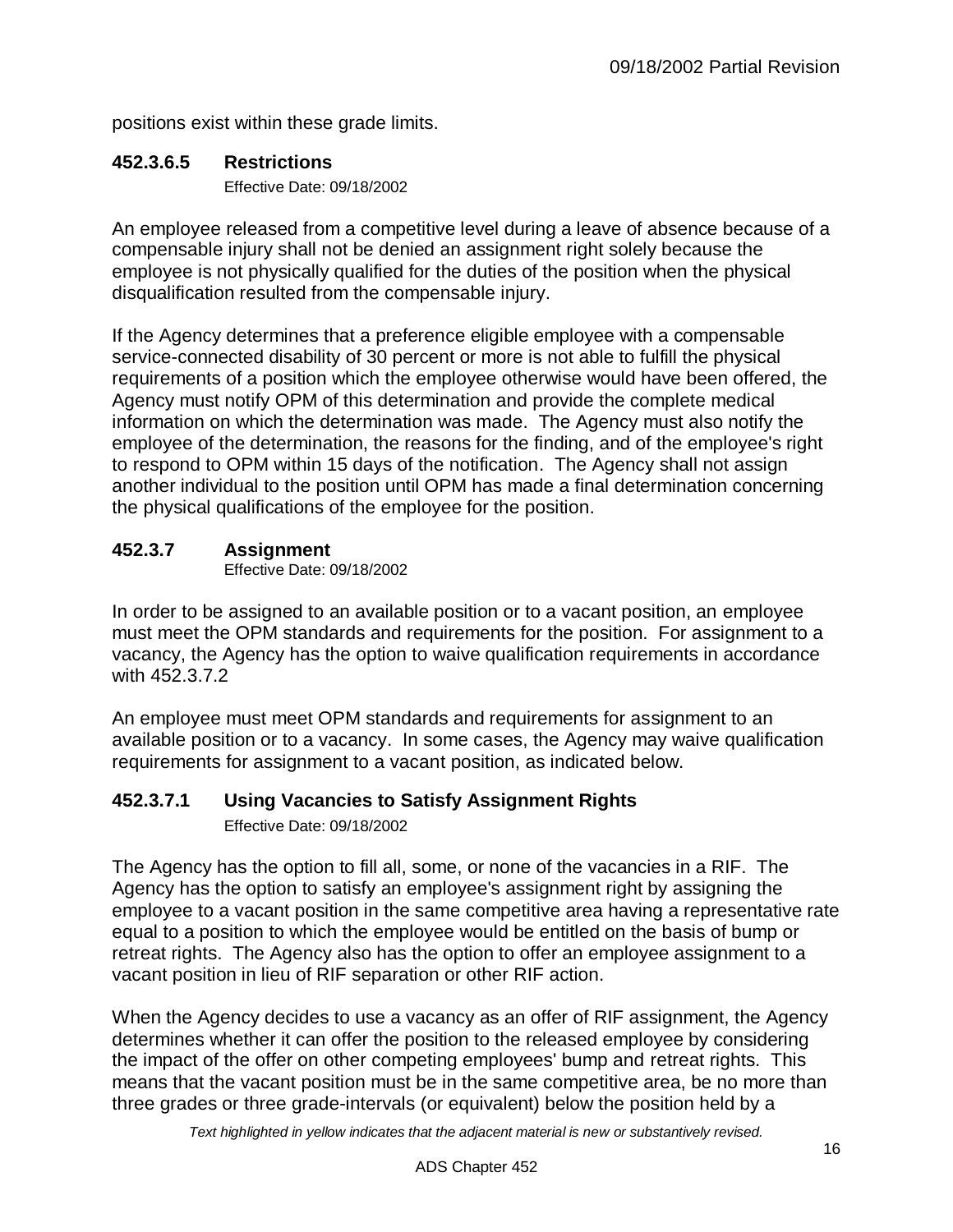released employee, and that the right to the position is based on subgroup superiority as long as no employee has a retreat right to it.

An employee may be offered a vacant position in lieu of RIF separation or other RIF action. The grade-level limits which apply when placing employees who have bump and retreat rights do not apply when offering an employee a vacancy in lieu of RIF separation or other RIF action. This includes the option to offer a vacant other-than-fulltime position to a full-time employee or offer a vacant full-time position to an other-thanfull-time employee.

These voluntary offers are not RIF placements and must be made in accordance with the Agency's Merit Promotion Program if the offered position has more promotion potential than the employee's present position. Offers of vacant positions that are in the same competitive area, or in different competitive areas within the same local commuting area, must be made on the basis of subgroup superiority and cannot violate the assignment rights of any other competing employee. Offers of positions in different competitive areas which are outside the local commuting area are not subject to these restrictions.

## <span id="page-16-0"></span>**452.3.7.2 Qualifications for Assignment**

Effective Date: 09/18/2002

To be qualified for assignment to an available position or to a vacant position, an employee must meet the OPM standards and requirements for the position, including any minimum educational requirements and any selective placement factors established by the Agency. An employee must be physically qualified, with reasonable accommodation where appropriate, to perform the duties of the position, and meet any special OPM-approved qualifying conditions for the position. Also, the employee's background must show the ability to perform the duties of the position without undue interruption.

The gender of an employee shall not be considered in determining whether an employee is qualified for a position, except for positions OPM has determined justify certification of eligibles by gender.

The Agency has the option of waiving OPM's qualifications standards and requirements in offering a released employee assignment to a vacant position if:

**a.** The employee meets any minimum education requirement for the position; and

<span id="page-16-1"></span>**b.** The Agency determines that the employee has the capacity, adaptability, and special skills to satisfactorily perform the duties and responsibilities of the position.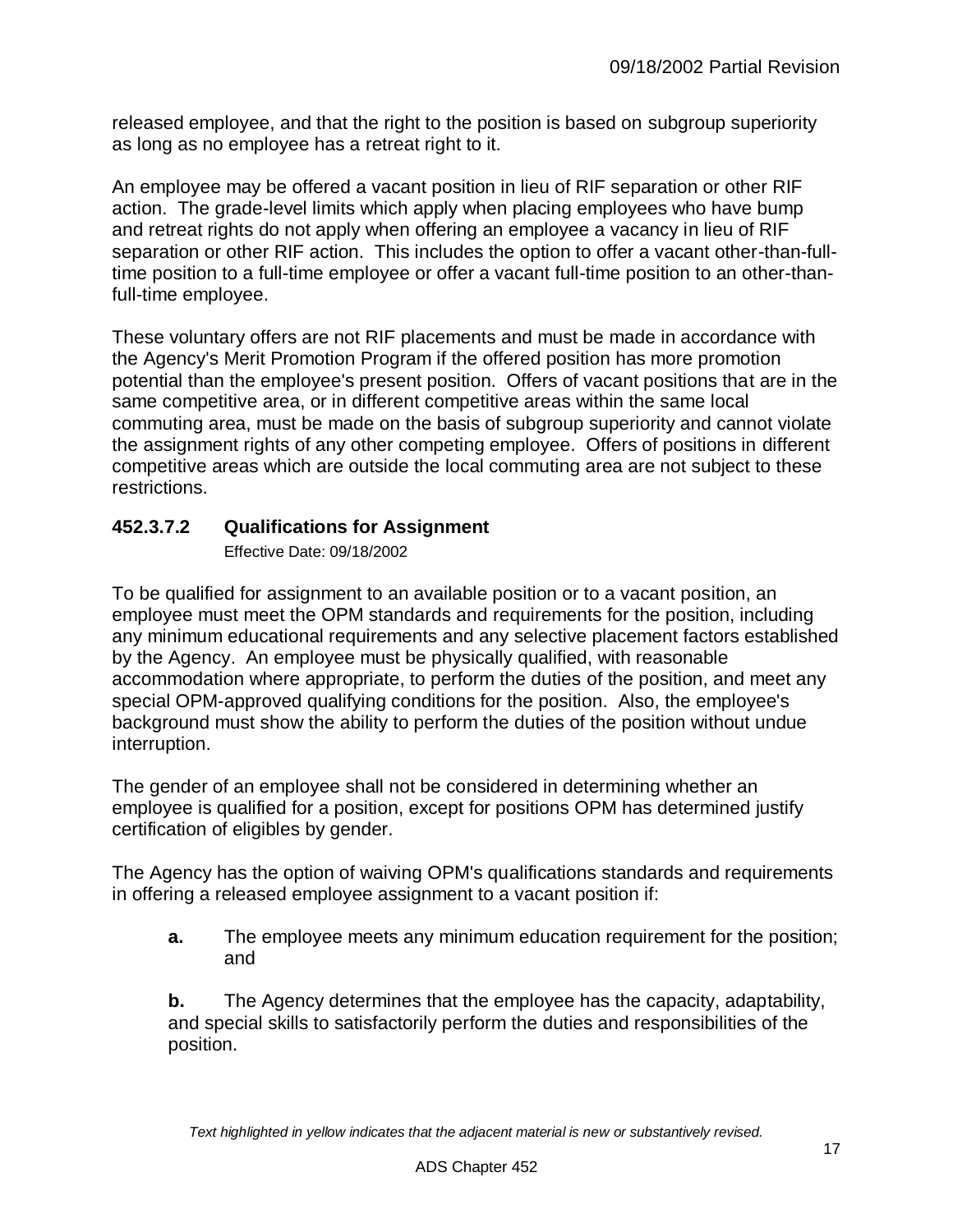## **452.3.8 RIF Notice**

Effective Date: 09/18/2002

The Agency shall issue a written specific RIF notice to each competing employee reached for a reduction in force action, in accordance with procedures set forth in 452.3.8.

Employees who have received a specific RIF notice have the right to inspect retention registers related to the reduction in force action. RIF notices shall advise employees of their right to review retention registers and other materials related to the RIF action. Retention registers shall also be made available for review to the exclusive representative(s) of each affected employee.

The Agency shall issue a written specific RIF notice to each competing employee reached for a RIF action at least 60 days prior to the effective date of the release.

## <span id="page-17-0"></span>**452.3.8.1 Informational Notice**

Effective Date: 09/18/2002

The Agency has the option to issue an advance informational notice to alert employees that a RIF may be necessary. However, this does not satisfy an employee's right to a specific RIF notice, nor does an informational notice count toward the required minimum 60-day notice period.

## <span id="page-17-1"></span>**452.3.8.2 Specific RIF Notice**

Effective Date: 09/18/2002

A specific RIF notice is a written communication from an Agency official to an individual employee stating that the employee shall be reached for a RIF action. (See **[Sample](http://www.usaid.gov/ads/policy/400/45258bm)  [Specific RIF Notice](http://www.usaid.gov/ads/policy/400/45258bm)**) The Agency must give competing employees a minimum of 60 days notice before the effective date of the RIF action unless OPM authorizes a notice period of less than 60 days, but at least 30 full days when a RIF is caused by unforeseeable circumstances. There is no maximum RIF notice period.

The notice period begins the day after the employee receives the RIF notice. Neither the date the notice is received, nor the effective date of the RIF action, is included in the notice period. If the last day of the minimum notice period falls on a Saturday, Sunday, or legal holiday, the next official business day shall be the last day of the minimum notice period.

<span id="page-17-2"></span>A RIF action shall not be taken before the effective date in the original notice given to the employee. A RIF notice expires when it is followed by the RIF action specified in the notice.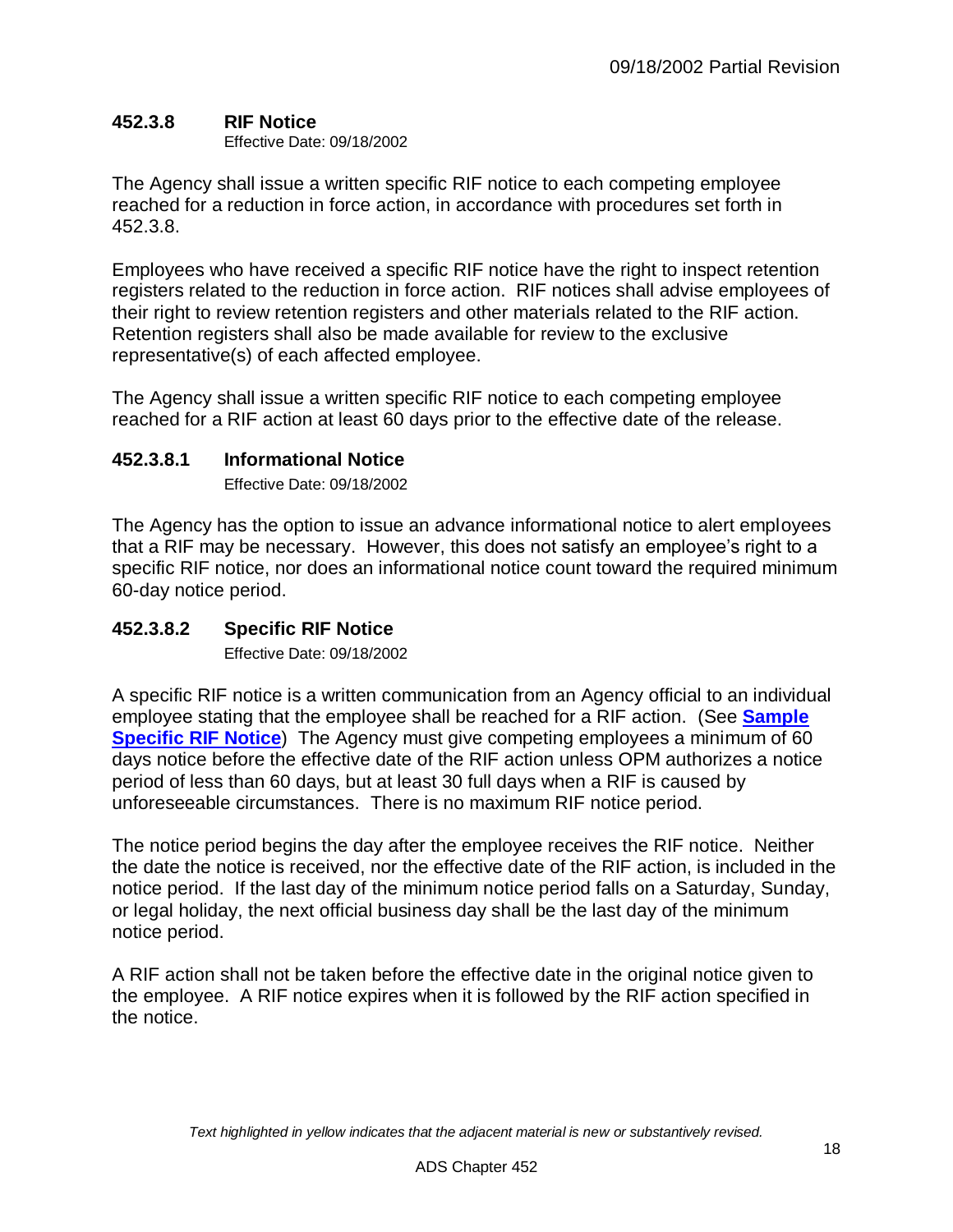# **452.3.8.3 Additional Agency Notice Requirements**

Effective Date: 09/18/2002

When the Agency issues a RIF notice to an employee, the Agency must also notify the exclusive representative(s) of each affected employee at the time of the notice.

The Agency shall advise the Department of Labor, Unemployment Insurance Service, when separating any employee in a commuting area by RIF.

When any employee in a competitive area receives a notice of separation by RIF, the Agency must also notify the appropriate State dislocated worker unit, the chief elected governmental official of local government(s) within which these separations shall occur, and the appropriate OPM Service Center with jurisdiction over the worksite. This notification shall include the number of employees that the Agency shall separate by RIF and the effective date of the separations.

## <span id="page-18-0"></span>**452.3.8.4 Certification of Expected Separation (CES)**

Effective Date: 09/18/2002

The Agency has the option of issuing a certification of expected separation to a competing employee up to six months prior to the expected effective date of a RIF when the Agency determines:

**a.** There is a good likelihood that the employee shall be separated by RIF;

**b.** Employment opportunities in the same or similar position in the local commuting area are limited or nonexistent;

**c.** Placement opportunities within the employee's own or other Federal agencies in the local commuting area are limited or nonexistent; and

**d.** If eligible for optional retirement, the employee has not filed a retirement application or otherwise indicated in writing an intent to retire.

The CES permits eligible employees to participate in dislocated worker programs under the Job Training Partnership Act administered by the U.S. Department of Labor. An employee who has received a CES is also eligible for placement on the Agency's Reemployment Priority List and for career transition assistance under the Career Transition Assistance Program.

## <span id="page-18-1"></span>**452.3.8.5 Status During Notice Period**

Effective Date: 09/18/2002

When possible, the Agency shall retain the employee on active duty status during the notice period. When in an emergency the Agency lacks work or funds for all or part of the notice period, it may place the employee on annual leave with the employee's consent, on leave without pay with the employee's consent, or in a nonpay status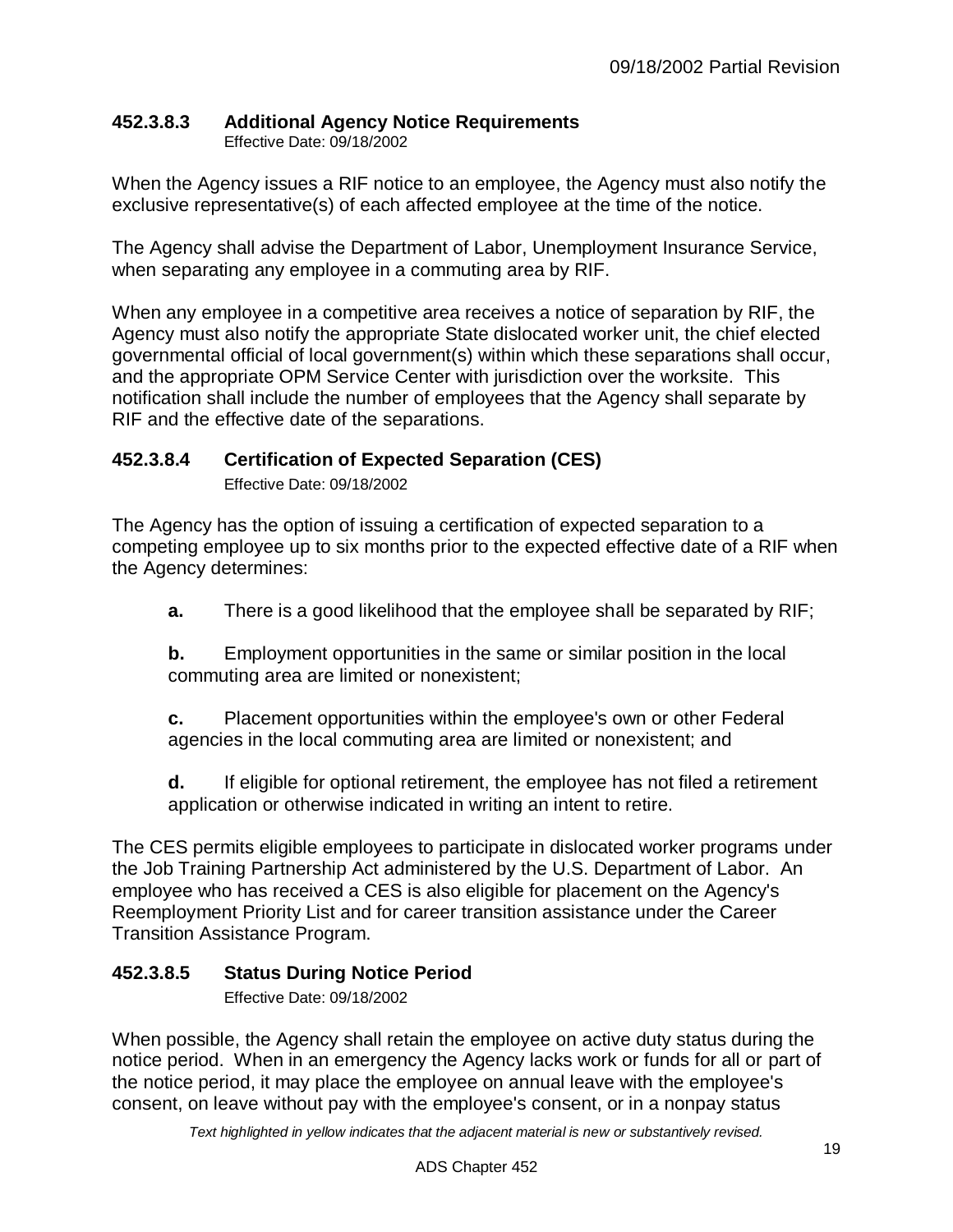without the employee's consent.

## <span id="page-19-0"></span>**452.3.9 Repromotion Consideration**

Effective Date: 09/18/2002

An employee who has been reduced in grade because of RIF shall receive special consideration for repromotion to a position for which the employee is qualified at the employee's former grade. Such repromotion consideration shall be limited to three years. (See **ADS 418 – [Promotion and Internal Placement](http://www.usaid.gov/ads/policy/400/418)**)

## <span id="page-19-1"></span>**452.3.10 Corrective Actions**

Effective Date: 09/18/2002

As the result of a decision that a RIF action was unjustified or unwarranted, the Agency shall take appropriate corrective action to restore an employee to the former grade or rate of pay.

When the Agency discovers an error in the determination of an employee's retention standing, it shall correct the error and adjust any erroneous RIF actions in accordance with the employee's actual retention standing.

If the Agency decides that a RIF action was unjustified or unwarranted, and restores the employee to the employee's former grade or rate of pay, or to an intermediate grade or rate of pay, it shall cancel the RIF action and make the restoration retroactive to the date of the improper action. Similarly, corrective action shall be taken by the Agency, if required, as the result of Merit Systems Protection Board (MSPB) adjudication of a RIF appeal or adjudication of a RIF grievance filed under the negotiated grievance procedures.

# <span id="page-19-2"></span>**452.3.11 Appeals and Grievances**

Effective Date: 09/18/2002

Employees who have been subject to separation, furlough for more than 30 days, or demotion because of RIF have the right to appeal the action to the Merit Systems Protection Board, in accordance with the Board's regulations, or to grieve the action under a negotiated grievance procedure.

Except as provided below, an employee has a right to file a RIF appeal to the Merit Systems Protection Board (MSPB) under the provisions of MSPB's regulations found in 5 CFR 1201, if the employee was separated, demoted, or furloughed for more than 30 days.

Appeals filed with the MSPB must be filed during the 30-calendar day period beginning with the day after the effective date of the RIF action being appealed. Appeals are not accepted by the MSPB on or before the effective date of the action.

Since reduction in force is not excluded from the parties' current labor agreement,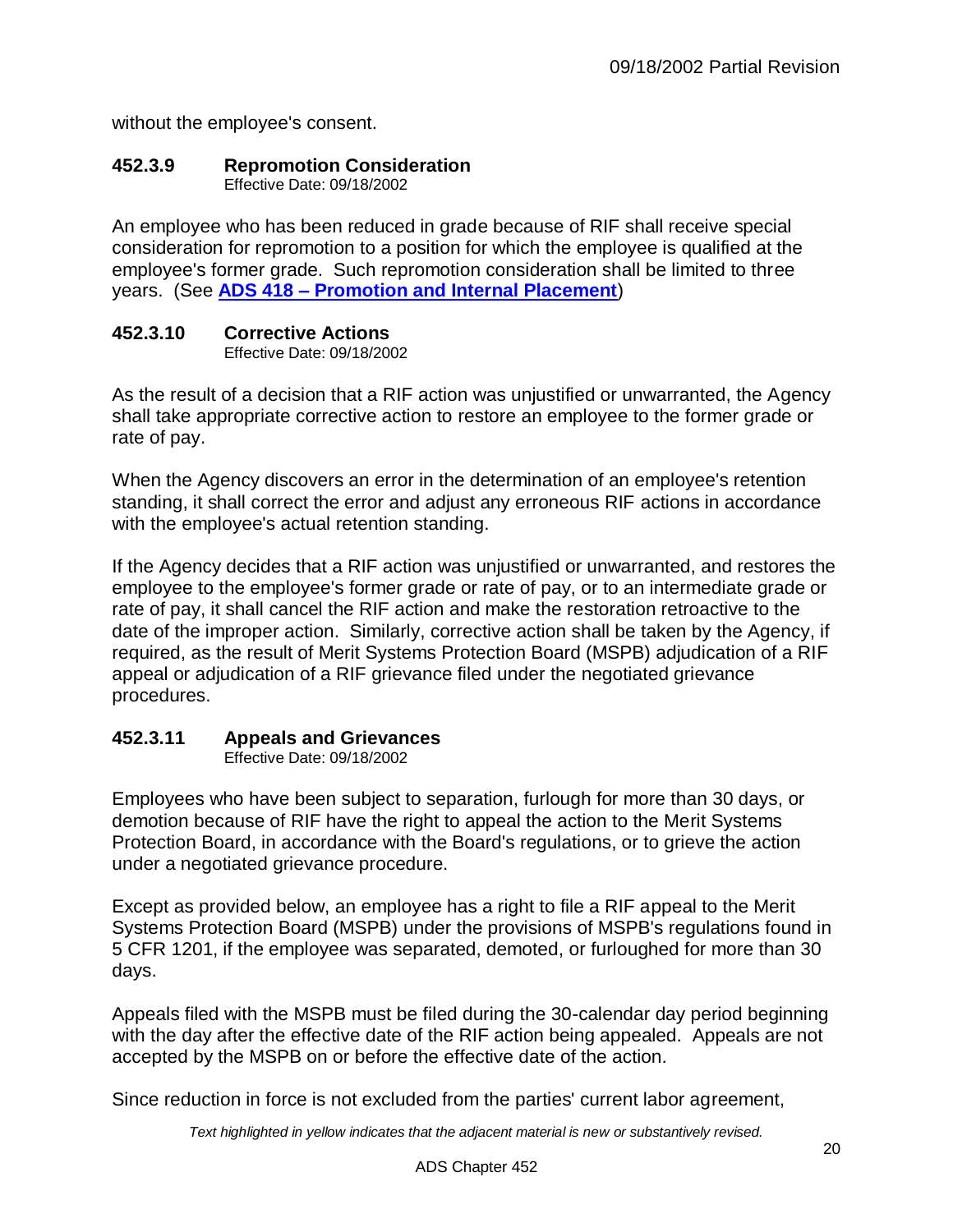bargaining unit employees must use the negotiated grievance procedure in pursuing an appeal and are prohibited from appealing a RIF action to MSPB. (See **[Grievance](http://www.usaid.gov/ads/policy/400/452511m)  [Procedure](http://www.usaid.gov/ads/policy/400/452511m)**) The one exception to this prohibition occurs when the employee raises an allegation of discrimination in conjunction with the RIF action. In that event, the employee has the right to file a grievance under the negotiated grievance procedure or to file a RIF appeal to MSPB, but not both.

## <span id="page-20-0"></span>**452.3.12 Maintenance of RIF Records**

Effective Date: 09/18/2002

The Agency shall maintain personnel records that are used to determine each competing employee's retention in RIF competition. The Agency shall preserve all registers and records relating to a RIF for at least one year from the date the last specific RIF notice is issued.

## <span id="page-20-1"></span>**452.3.13 Transfer of Function**

Effective Date: 09/18/2002

Employees have the right to accompany their work when it is moved to a different competitive area or geographical location only if faced with separation or down-grading within their old competitive area.

A transfer of function takes place when a function ceases in one competitive area and moves to one or more other competitive areas which do not perform the function at the time of transfer. The gaining competitive area may be in the same or a different agency.

An employee who is identified with the transferring function has the right to transfer only if faced with separation or downgrading in the competitive area that is losing the function. Adverse action procedures are used by the losing competitive area to separate any employee who elects not to transfer with the function.

In lieu of using adverse action procedures to separate the employee who refuses to transfer with the function, the Agency has the option to:

**a.** Reassign the employee to another continuing position under the Agency's general authority to reassign employees; or

**b.** Allow the employee to compete for positions in a concurrent RIF conducted in the losing competitive area for other reasons.

The competitive area losing the function is responsible for identifying positions and competing employees with the transferring function. The losing competitive area identifies each competing employee with a transferring function on the basis of the employee's official position description. Two methods are provided to identify employees with the transferring function. **Method One** must be used to identify each position to which it is applicable. **Method Two** is used only to identify positions to which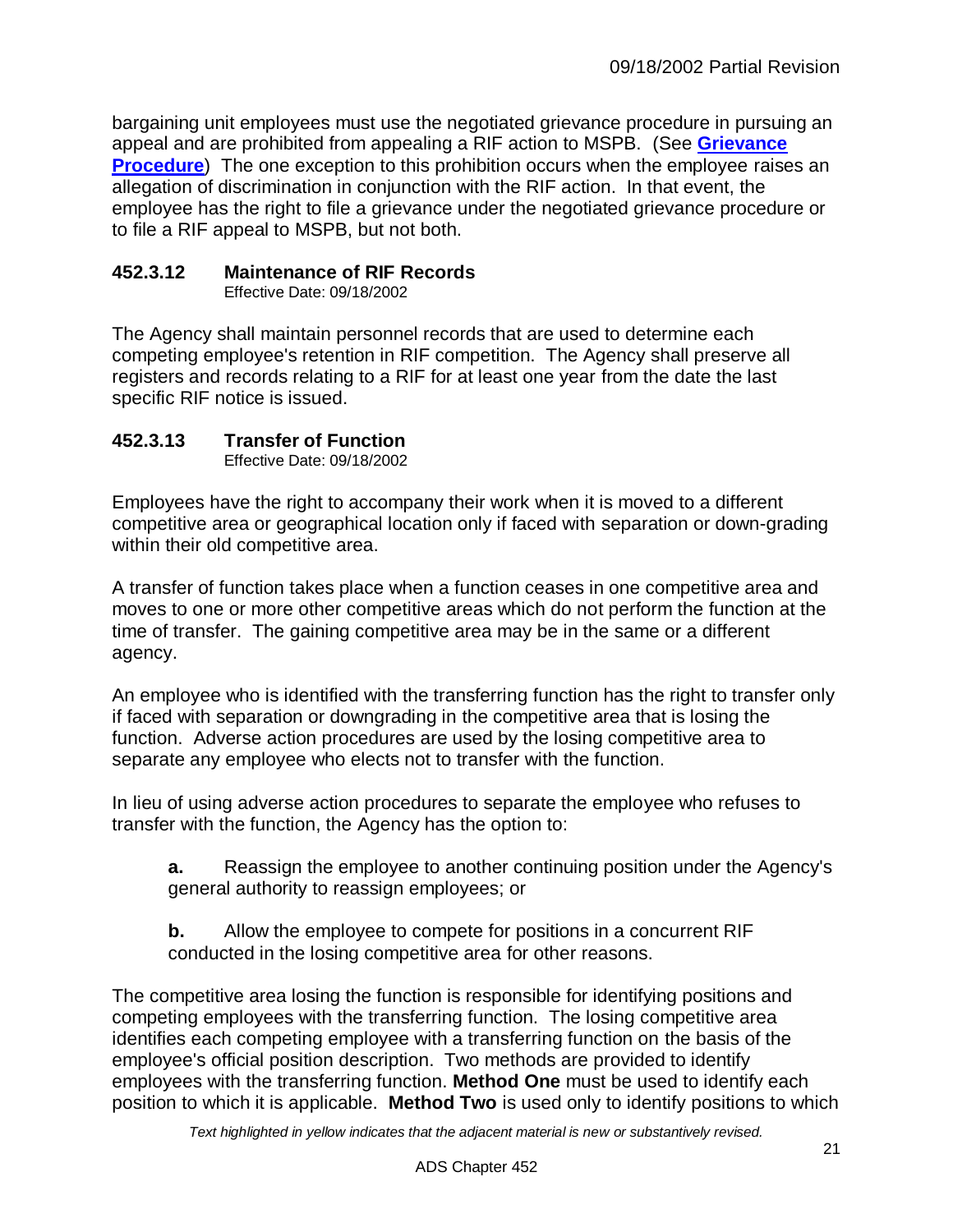Method One is not applicable.

**In Method One,** a competing employee is identified with a transferring function if:

a. The employee performs the function during at least half of the employee's work time; or

b. Regardless of the amount of time the employee performs the function during the employee's work time, the function performed by the employee includes the duties controlling the employee's grade or rate of pay.

In determining what percentage of time an employee performs a function in the employee's official position, the Agency may supplement the employee's official position description by the use of appropriate records (e.g., work reports, organizational time logs, work schedules, etc.).

**Method Two** is applicable to employees who perform the function during less than half of their work time and are not otherwise covered by Method One. Under Method Two, the losing competitive area must identify the number of positions it needed to perform the transferring function. To determine which employees are identified for transfer, the losing competitive area must establish a retention register in accordance with this part that includes the name of each competing employee who performed the function. Competing employees listed on the retention register are identified for transfer in the inverse order of their retention standing. If, for any retention register, this procedure would result in the separation or demotion by reduction in force at the losing competitive area of any employee with higher retention standing, the losing competitive area must identify competing employees on that register for transfer in the order of their retention standing.

The losing competitive area has the option to allow employees not identified under either of these identification procedures to volunteer for transfer provided that no employee with a right to transfer is separated or downgraded because of this decision.

If the transfer of function results in a surplus of employees in the gaining competitive area, all employees who elect to transfer with the function compete under RIF regulations for positions in the gaining competitive area.

An employee has no right to appeal a transfer of function, but has the option to include transfer of function as part of an appeal or grievance of a subsequent RIF or adverse action if the employee believes such resulted from the transfer of function.

## <span id="page-21-0"></span>**452.3.14 Voluntary Early Retirement**

Effective Date: 09/18/2002

The Agency shall counsel employees on benefits including retirement (optional, discontinued service or voluntary early retirement). The Agency shall not coerce an employee into retiring early, and a statement shall be issued to employees affirming the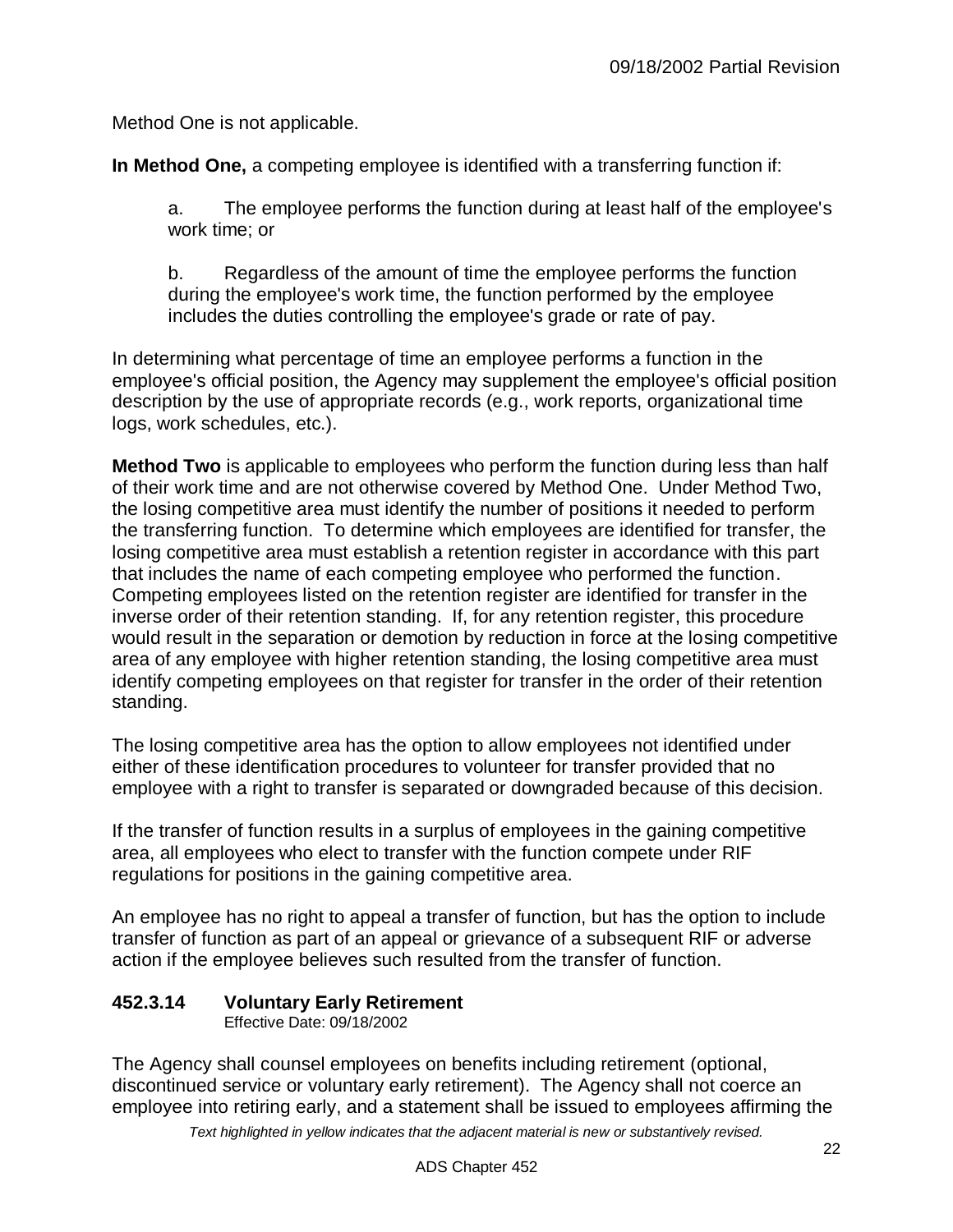voluntary nature of early retirement. If management becomes aware of any coercion, appropriate corrective action shall be taken.

The purpose of voluntary early retirement is to allow eligible employees who are not facing involuntary separation (because of RIF or because of transfer to another commuting area) or immediate demotion because of RIF, to retire early, thereby creating vacancies that can be filled by employees who would otherwise be separated or downgraded.

Management has the right to determine which employees are eligible to retire early on the basis of occupation, grade, series, organization, or other non-personal factors.

The Agency must request voluntary early retirement authority (VERA) from OPM.

#### <span id="page-22-0"></span>**452.3.14.1 Eligibility of Employees to Retire Early**

Effective Date: 09/18/2002

In order to be eligible to retire under VERA, an employee must:

**a.** Have served in a position covered by the Civil Service Retirement System (CSRS) for at least one year out of the two years immediately before retirement. This requirement does not apply to employees covered by the Federal Employees Retirement System (FERS);

**b.** Have completed at least 20 years of creditable service and be at least age 50, or completed at least 25 years of creditable service regardless of age;

**c.** Be serving under a non-temporary appointment; and

**d.** Have been on the Agency's rolls at least 30 days before the date of the Agency's request to OPM for VERA and remained continuously (i.e., without a break in service) on the Agency's rolls since that time.

Eligibility requirements must be met during the early retirement period specified by OPM.

#### <span id="page-22-1"></span>**452.3.14.2 Effective Date of Retirement**

Effective Date: 09/18/2002

All eligible employees who elect to retire voluntarily must be off the Agency's rolls no later than the expiration date of the authority, or the date OPM or the Agency terminates the authority.

#### <span id="page-22-2"></span>**452.3.15 Outplacement and Reemployment**

Effective Date: 09/18/2002

The Agency shall establish a Career Transition Assistance Program (CTAP) to help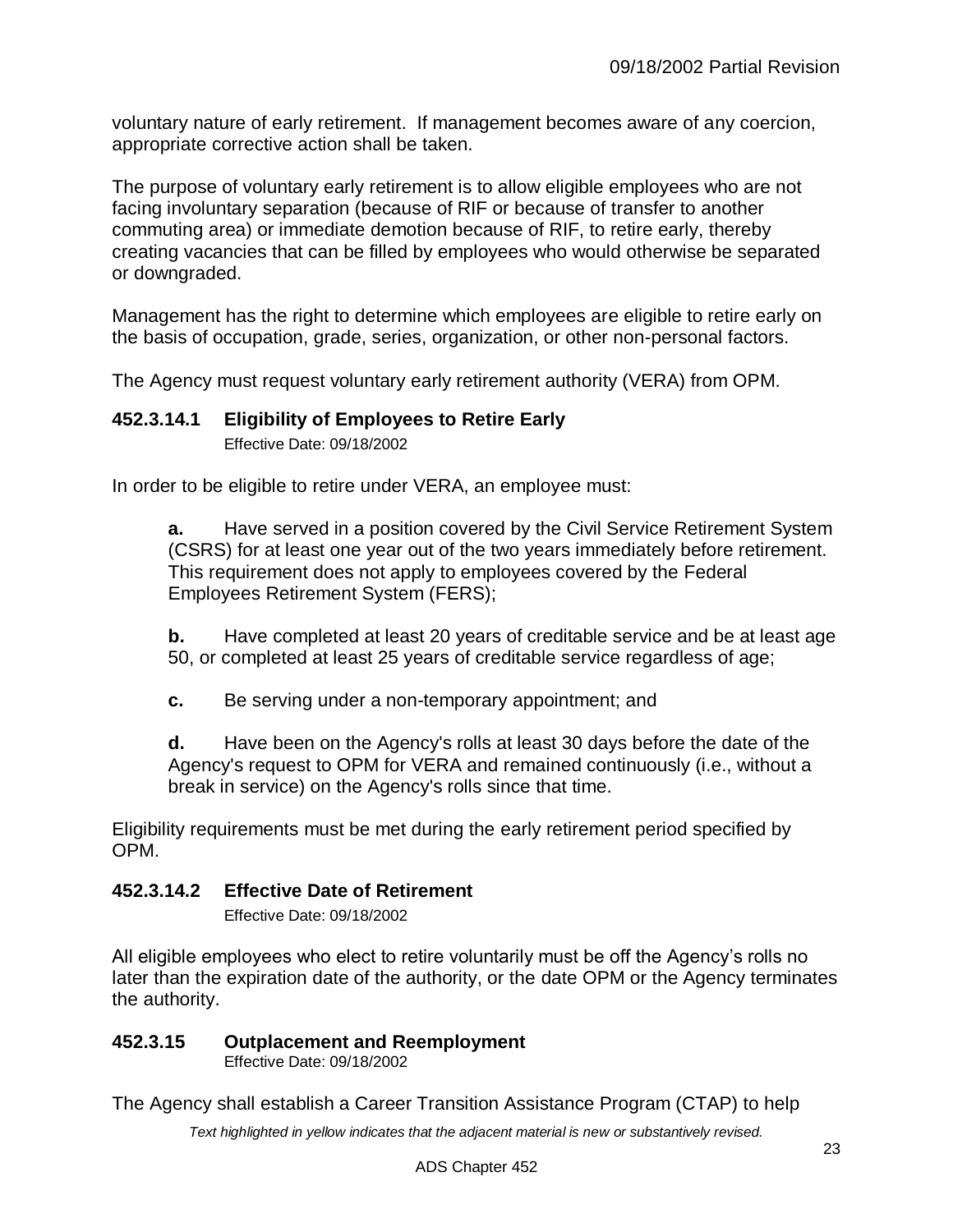Agency employees about to be or who have been separated from their Federal jobs as a result of Agency work force reductions or other actions. The Plan will include:

**a.** Policies to provide surplus and displaced employees in the Agency with career transition services, such as skills assessment, resume preparation, counseling and job search assistance;

**b.** Policies and procedures for selecting well-qualified surplus or displaced Agency employees who apply for Agency vacancies in the local commuting area before any other candidate from within or outside the Agency; and

**c.** Operation of the Agency's Reemployment Priority List (RPL).

The Agency shall develop its own programs for outplacement and reemployment as follows.

## <span id="page-23-0"></span>**452.3.15.1 Agency Programs**

Effective Date: 09/18/2002

**a.** The Agency shall establish a positive placement program to assist employees in finding other jobs, including job search, counseling and registration in the Career Transition Assistance Program (CTAP).

**b.** HCTM/POD establishes and maintains a Reemployment Priority List (RPL) that gives eligible Agency employees who are separated by RIF priority consideration over outside applicants for competitive service vacancies filled by the Agency by permanent, term, temporary, or other non-status appointment.

At the time it gives a specific RIF notice or a Certification of Expected Separation (CES), the Agency must provide each eligible employee information about the RPL, including appeal rights, and CTAP. The employee must also be given a release to authorize the release of the employee's resume and other relevant employment information for referral to State dislocated worker unit(s) and potential public and private sector employees. Group I and II employees in the competitive service who have received a current annual performance rating above unacceptable and who have not declined a RIF offer of a position at the same grade as the position from which the employee was or shall be separated are eligible to apply for the programs. In addition, the employee must be given information concerning how to apply for unemployment insurance and on benefits available under the State dislocated worker unit(s).

To be entered on the RPL, an eligible employee must complete an application form prescribed by the Agency and, within a reasonable timeframe, inform the Agency of any significant changes in the information provided. This application shall provide for the employee to specify the conditions under which the employee shall accept employment, including grade, occupation, and minimum hours of work per week, in addition to positions at the same representative rate and type of work schedule as the position from which the employee was or shall be separated.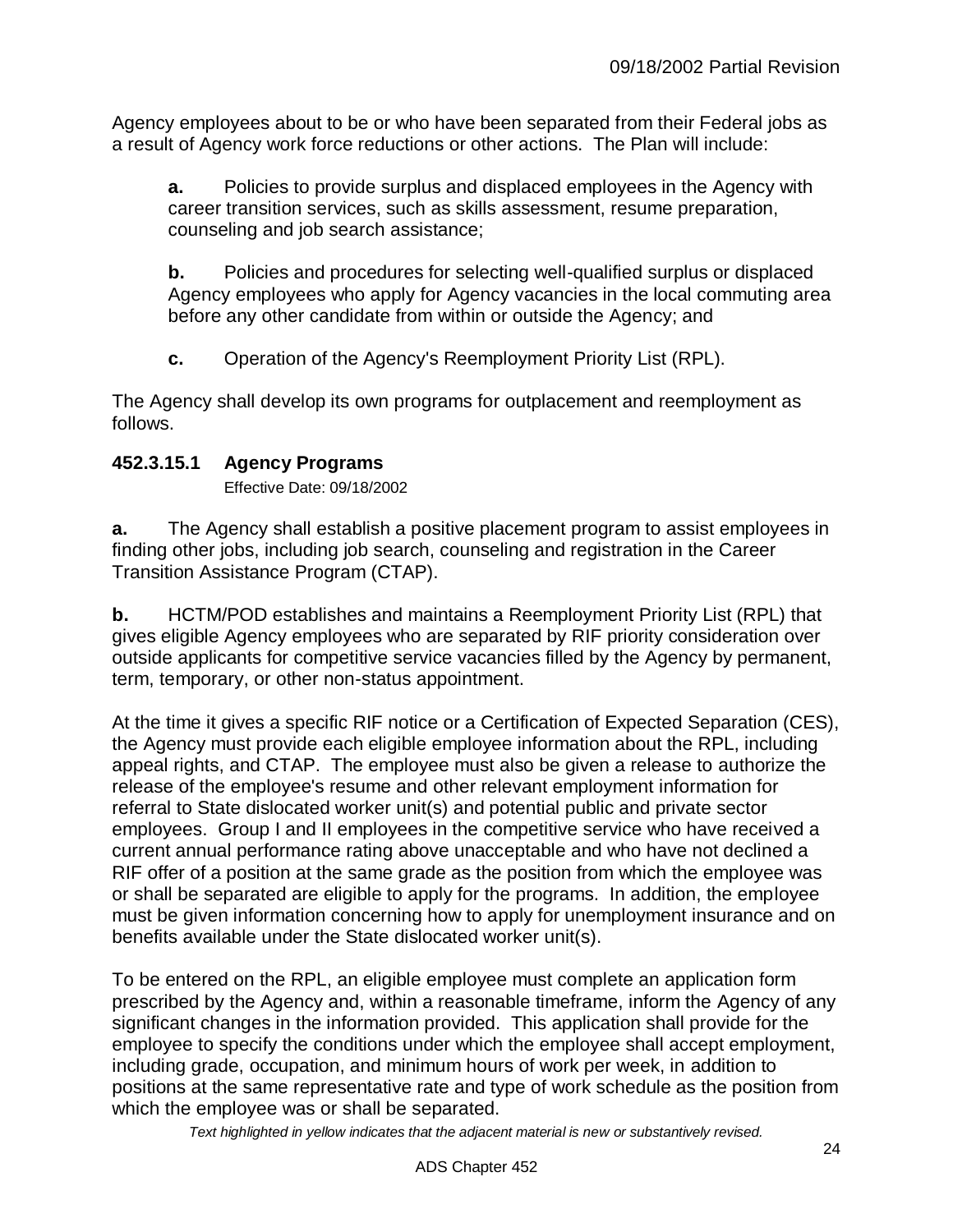The employee must submit the application form to HCTM/POD within 30 calendar days after the RIF separation date. The Agency must register an eligible employee on the RPL no later than 10 calendar days after receipt of a timely application form. An employee who fails to submit a timely application form is not entitled to be placed on the RPL. A Group I employee is eligible for the RPL for two years, and a Group II employee is eligible for one year, from the date the employee is entered on the RPL.

An eligible employee is entitled to consideration for positions in the commuting area for which qualified and available that are at no higher grade (or equivalent), have no greater promotion potential than the position from which the employee was or shall be separated, and have the same type of work schedule. In addition, an employee is entitled to consideration for any higher grade previously held on a non-temporary basis in the competitive service from which the employee was demoted under RIF procedures.

An individual is removed from the RPL before the period of eligibility expires when the individual:

**1.** Requests removal from the Agency RPL in writing;

**2.** Receives a career, career-conditional, or excepted appointment without time limit in any agency;

**3**. Declines an offer of career, career-conditional, or excepted appointment without time limit or fails to respond to an inquiry from the Agency concerning a specific position having a representative rate at least as high, and with the same type of work schedule, as that of the position from which the person was or shall be separated;

**4.** Separates for some other reason (such as retirement, resignation, etc.) before the date the RIF separation would take effect. An employee who retires on or after the date of separation by RIF does not lose RPL eligibility; or

**5.** Declines an interview or fails to appear for an agreed upon scheduled interview only if notified in advance of this requirement and the subsequent consequences.

When a qualified present or former employee is available on the RPL, the Agency shall not fill a permanent or temporary competitive service position by:

**1.** A new appointment, unless the individual appointed is a qualified 10-point preference eligible; or

**2.** Transfer of an employee from another agency, or reinstatement of a former Federal employee not on the RPL, unless the individual is a veteran or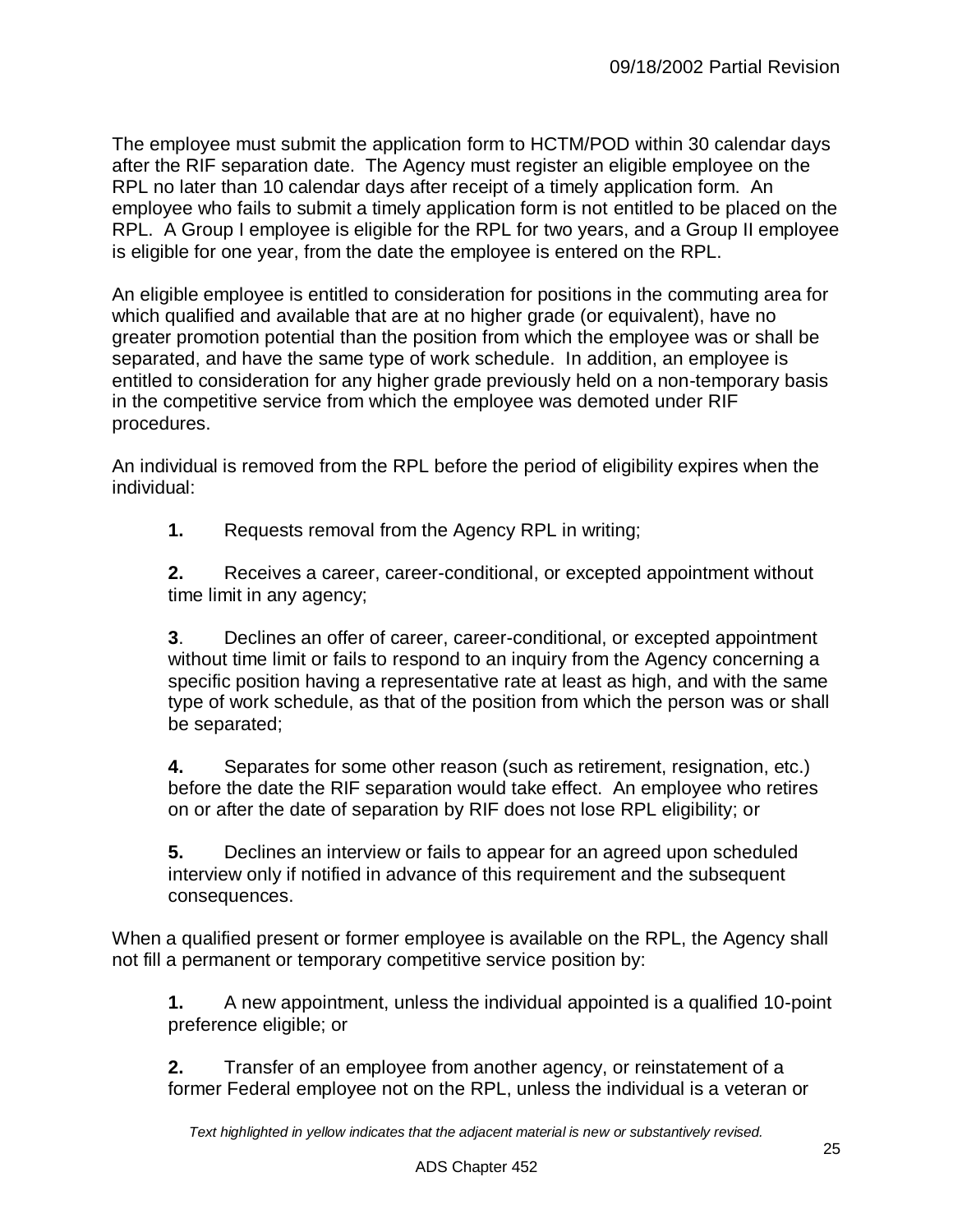has mandatory restoration rights.

These restrictions do not apply to filling competitive service vacancies by promotion, demotion, or reassignment of any current, qualified employee on the rolls; conversion to competitive appointment of employees currently serving under appointments that carry a noncompetitive conversion eligibility; reappointment by temporary appointment of one year or less, without a break in service, to the same position currently held by an employee serving under a temporary appointment of one year or less; or extension of an employee's temporary appointment to the maximum time authorized.

Selections for vacancies to be filled from the RPL are made on the basis of RIF retention group and subgroup order. Within a retention subgroup, the Agency has the option to select an individual without regard to order of retention standing.

#### <span id="page-25-0"></span>**452.4 MANDATORY REFERENCES**

- <span id="page-25-1"></span>**452.4.1 External Mandatory References** Effective Date: 09/18/2002
- **a. [5 CFR 351, Reduction in Force](http://www.gpo.gov/fdsys/pkg/CFR-2011-title5-vol1/pdf/CFR-2011-title5-vol1-part351.pdf)**
- **b. [5 USC 3501, Definitions](http://uscode.house.gov/view.xhtml?req=(title:5%20section:3501%20edition:prelim)%20OR%20(granuleid:USC-prelim-title5-section3501)&f=treesort&edition=prelim&num=0&jumpTo=true)**
- **c. [5 USC 3502, Order of Retention](http://uscode.house.gov/view.xhtml?req=(title:5%20section:3502%20edition:prelim)%20OR%20(granuleid:USC-prelim-title5-section3502)&f=treesort&edition=prelim&num=0&jumpTo=true)**
- **d. [5 USC 3503, Transfer of Functions](http://uscode.house.gov/view.xhtml?req=(title:5%20section:3503%20edition:prelim)%20OR%20(granuleid:USC-prelim-title5-section3503)&f=treesort&edition=prelim&num=0&jumpTo=true)**
- **e. [5 USC 3504, Preference](http://uscode.house.gov/view.xhtml?req=(title:5%20section:3504%20edition:prelim)%20OR%20(granuleid:USC-prelim-title5-section3504)&f=treesort&edition=prelim&num=0&jumpTo=true) Eligibles**
- <span id="page-25-2"></span>**452.4.2 Internal Mandatory References** Effective Date: 09/18/2002
- **a. [ADS 452maa, USAID Competitive Areas](http://www.usaid.gov/ads/policy/400/452maa)**
- **b. [Career Transition Assistance Program \(CTAP\)](http://www.usaid.gov/ads/policy/400/4527m1)**
- **c. [Credit for Performance](http://www.usaid.gov/ads/policy/400/45253dm)**
- **d. [Grievance Procedure](http://www.usaid.gov/ads/policy/400/452511m)**
- **e [Order on Retention Register](http://www.usaid.gov/ads/policy/400/45253cm)**
- <span id="page-25-3"></span>**f. [Sample Specific RIF Notice](http://www.usaid.gov/ads/policy/400/45258bm)**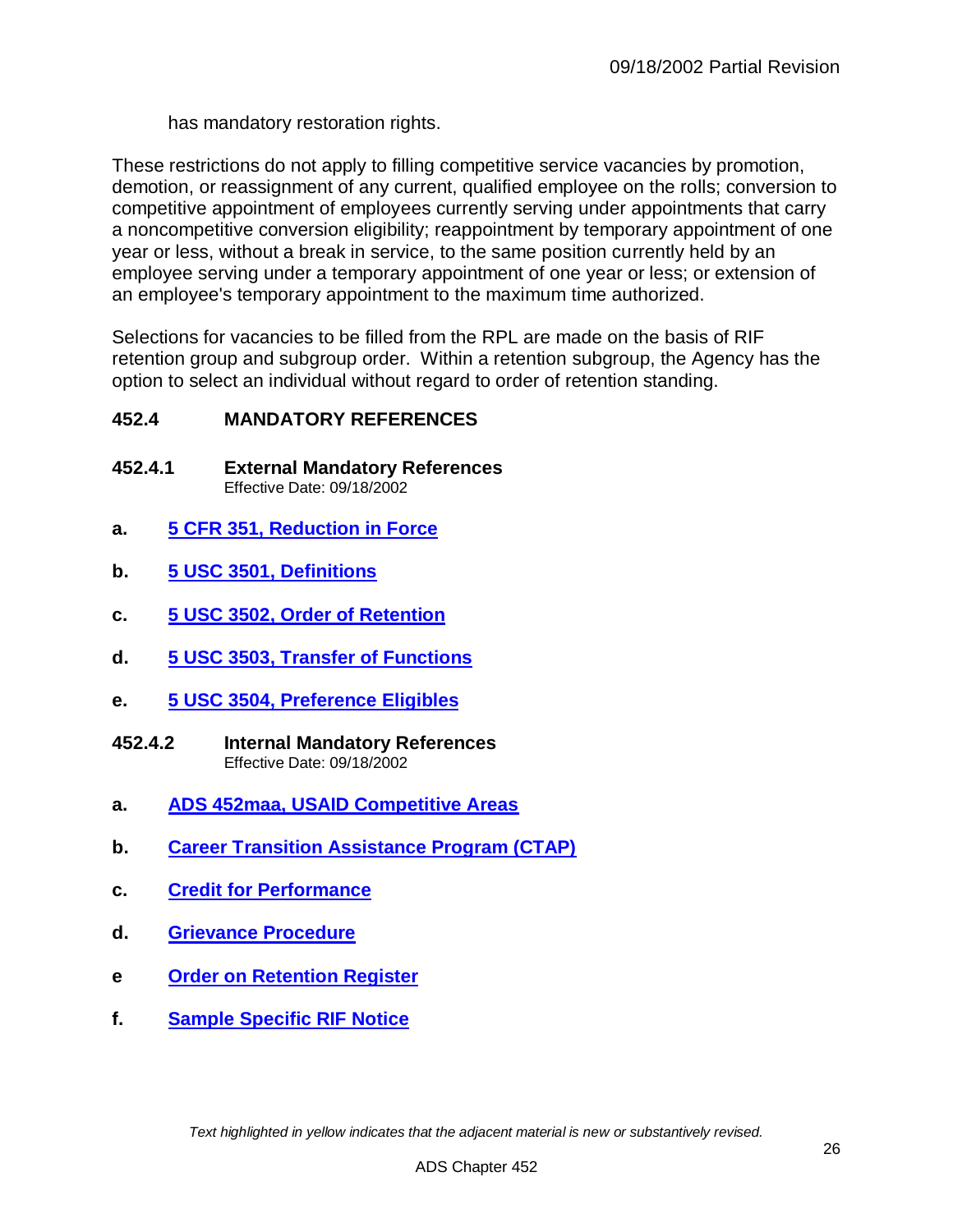## **452.5 ADDITIONAL HELP**

Effective Date: 09/18/2002

There are no Additional Help documents for this chapter.

#### <span id="page-26-0"></span>**452.6 DEFINITIONS**

Effective Date: 09/18/2002

The terms and definitions listed below have been incorporated into the ADS Glossary. See the **[ADS Glossary](http://www.usaid.gov/ads/policy/glossary)** for all ADS terms and definitions.

#### **assignment right**

The right of a competing group I or II employee, with a current annual performance rating of record of Level 2 or higher, to be offered placement in another competitive position for which that employee qualifies and which requires no reduction, or the least possible reduction, in representative rate in lieu of separation or furlough in a RIF situation. (**Chapter 452**)

#### **bump**

Occurs when a released employee displaces another employee in a lower tenure group or a lower sub-group within the same tenure group who occupies a position that is no more than three grades or grade-intervals lower than the position which the released employee occupied. (**Chapter 452**)

#### **competing employee**

An employee in tenure groups I, II, or III. (**Chapter 452**)

#### **competitive area**

The organizational unit(s) or subdivision and geographical location within the Agency in which employees compete for retention under RIF procedures. Separate competitive areas are established for each bureau or equivalent organization listed in the USAID Competitive Areas mandatory reference. Employees in a competitive area compete only with each other; they do not compete with employees in another competitive area. (**Chapters 452, [454,](http://www.usaid.gov/ads/policy/400/454) [455](http://www.usaid.gov/ads/policy/400/455)**)

#### **competitive level**

A grouping of all positions within a competitive area which are in the same grade (or occupational level) and classification series, and which are similar enough in duties, qualification requirements, pay schedule, and working conditions so that reassignment of one employee to any other position within that level may occur without undue interruption. (Chapter 452)

See ADS 452 and ADS 454 for Civil Service and Foreign Service definitions. (**Chapters 452, [453,](http://www.usaid.gov/ads/policy/400/453) [454,](http://www.usaid.gov/ads/policy/400/454) [455](http://www.usaid.gov/ads/policy/400/455)**)

#### **function**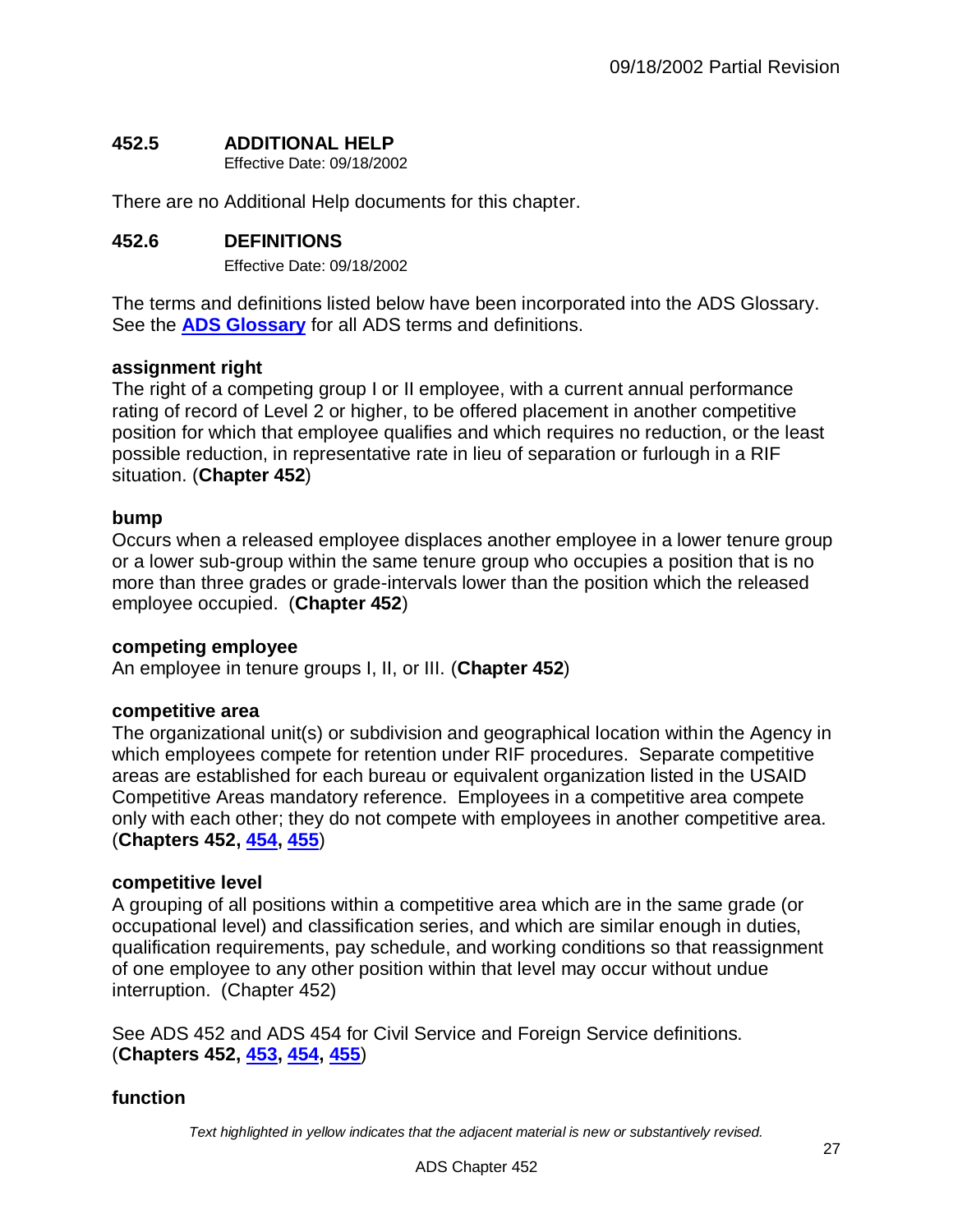All or a clearly identifiable segment of the Agency's mission, (including all integral parts of that mission), regardless of how it is performed. (**Chapter 452**)

## **furlough**

For the purposes of this chapter, the placement of an employee in a temporary nonduty and nonpay status for more than 30 consecutive calendar days, or more than 22 workdays if done on a discontinuous basis, but for not more than one year. (**Chapter 452**)

#### **local commuting area**

The geographic area that usually constitutes one area for employment purposes. It includes any population center (or two or more neighboring ones) and the surrounding localities, in which people live and can reasonably be expected to travel, to their place of employment on a daily basis. (**Chapters [418,](http://www.usaid.gov/ads/policy/400/418) 452**)

#### **modal rating**

The summary rating level assigned most frequently among the actual ratings of record. These ratings must be assigned under the summary level pattern that applies to the employee's position of record at the time of the RIF; they must be given within the same competitive area, or at the option of the Agency, within a larger subdivision of the Agency or Agency-wide; and they must be on record for the most recently completed appraisal period prior to the issuance of the RIF notices or the cutoff date after which no new ratings will be put on the record established by the Agency prior to issuance of RIF notices. (**Chapter 452**)

#### **official position**

The actual position/position description to which an employee is assigned in the Agency. (**Chapter 452**)

#### **performance rating of record**

The summary level performance rating prepared at the end of an appraisal period for performance of Agency-assigned duties over the entire rating period (i.e., Exceptional, Excellent). (**Chapter 452**)

#### **reduction in force**

An action taken by the Agency when it has been determined that there is a surplus of employees at a particular location in a particular line of work due to lack of work, shortage of funds, insufficient personnel ceiling, reorganization, the exercise of reemployment or restoration rights, or reclassification of an employee's position due to erosion of duties which will take place after the Agency has formally announced a RIF. The result of this action is furlough for more than 30 days, separation, demotion, or reassignment requiring displacement of employees. (**Chapter 452**)

#### **reorganization**

See 5 CFR 536.102. The planned elimination, addition, or redistribution of functions or duties in an organization. (**Chapter 452**)